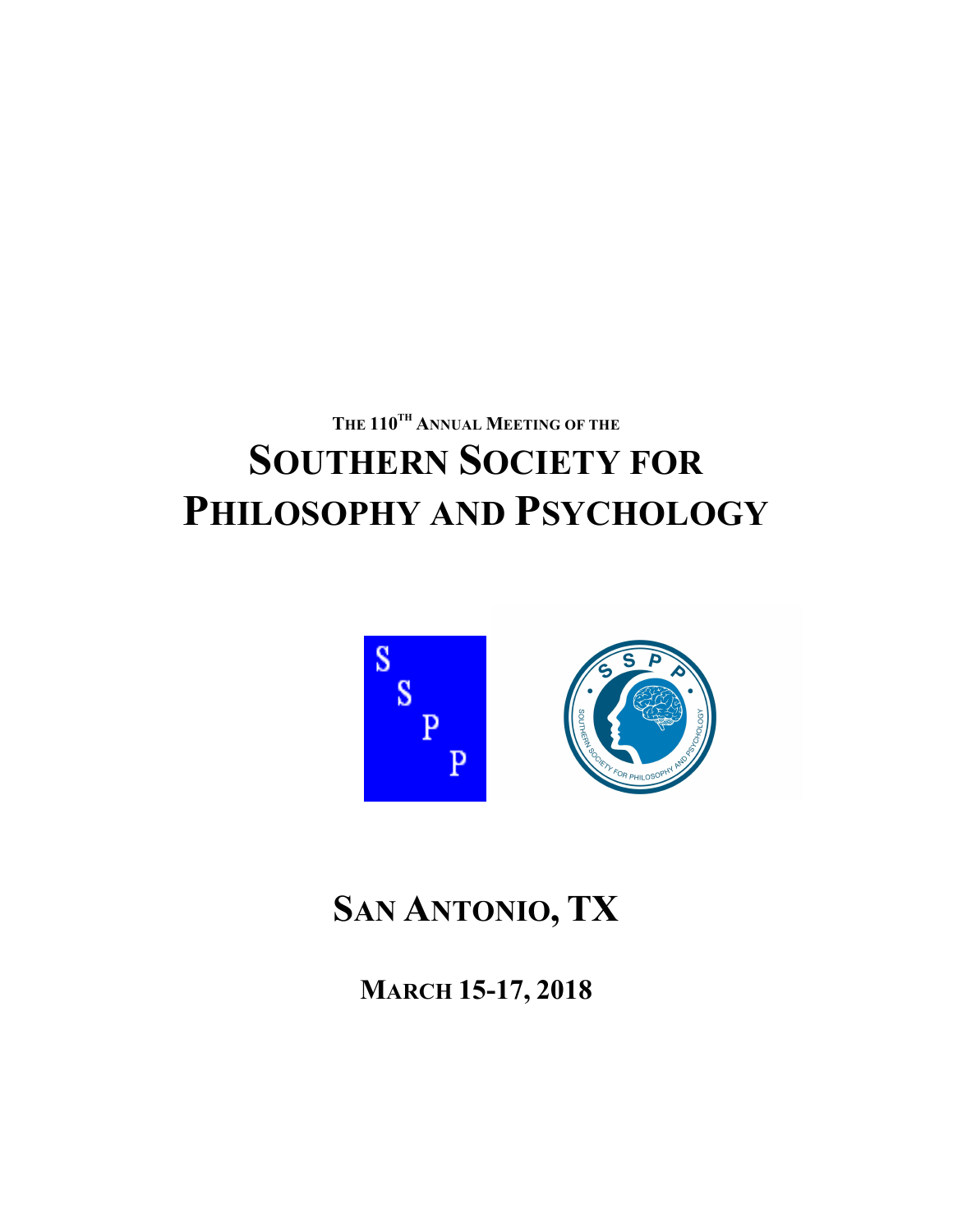### **THE 110TH ANNUAL MEETING OF THE SOUTHERN SOCIETY FOR PHILOSOPHY AND PSYCHOLOGY SAN ANTONIO, TX**

### **OFFICERS**

| President:                         | Anne Cleary, Colorado State University              |
|------------------------------------|-----------------------------------------------------|
| President-elect:                   | Torin Alter, University of Alabama                  |
| Secretary:                         | J. Robert Thompson, Mississippi State University    |
| Treasurer:                         | Lauren Taglialatela, Kennesaw State University      |
| <b>COUNCIL MEMBERS</b>             |                                                     |
|                                    | Amy Kind, Past-President, Claremont McKenna College |
| Guy Dove, University of Louisville |                                                     |
|                                    | Dimitria Gatzia, University of Akron/Antwerp        |

Stephanie Kazanas, Tennessee Technological University Karin Machluf, Penn State-Worthington Scranton Bonnie Perdue, Agnes Scott College Tadeusz Zawidzki, George Washington University

### **PROGRAM COMMITTEE CO-CHAIRS**

Philosophy: Joshua Weisberg, University of Houston Psychology: P. Douglas Sellers, II, Penn State-Worthington Scranton

### **RICHARD M. GRIFFITH MEMORIAL AWARD CO-CHAIRS**

Philosophy: Amy Kind, Claremont McKenna College Psychology: Bennett Schwartz, Florida International University

### **RECRUITMENT COMMITTEE CO-CHAIRS**

Philosophy: Michael Lynch, University of Connecticut Psychology: J. David Smith, Georgia State University

### **ARCHIVISTS**

Philosophy: Ken Aizawa, Rutgers University-Newark Psychology: James L. Pate, Georgia State University

### **HOTEL NEGOTIATOR/LOCAL ARRANGEMENTS**

Theodore Bach, Bowling Green State University

### **HONORARY LIFE MEMBERS**

Michael J. Beran Douglas Browning Richard A. Burns Thomas C. Cadwallader Dorothy Coleman Stephen F. Davis Rem Edwards

James (Jim) Harris Donald Lee Clyde Noble James Oliver James L. Pate Andrew Reck Norman (Ray) Remley

Donald Schumsky Donald W. Sherburne Nancy Simco Roger K. Thomas Wilse B. Webb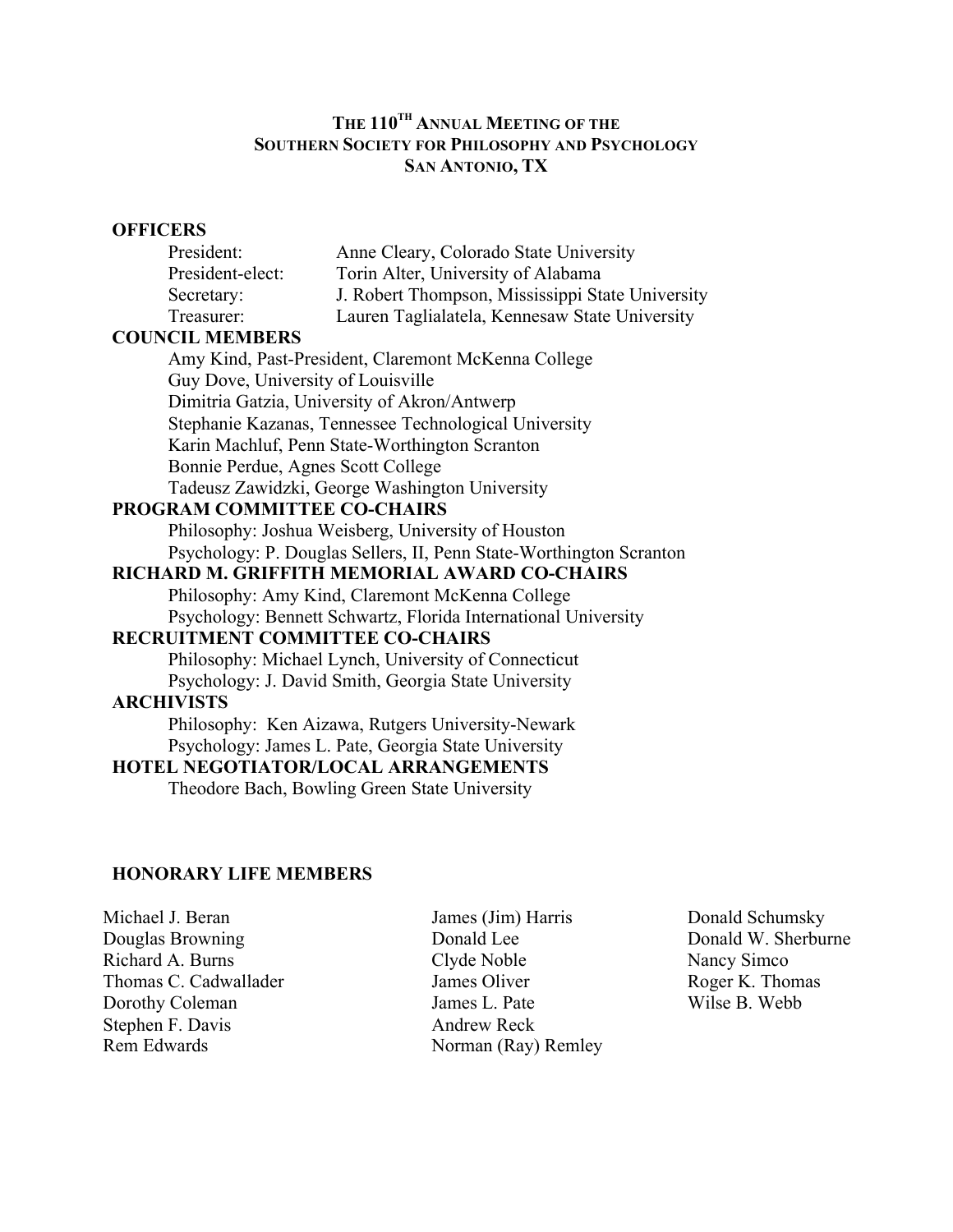### **About the Southern Society for Philosophy and Psychology**

The Southern Society for Philosophy and Psychology was founded in 1904. Its stated purpose is to promote philosophy and psychology in the southern section of the United States by facilitating the exchange of ideas among those engaged in these fields of inquiry, by encouraging investigation, by fostering the educational function of philosophy and psychology, and by improving the academic status of these subjects. The office of President of the society alternates each year between a philosopher and a psychologist. The first SSPP President in psychology was James Mark Baldwin, whose term of office ran from 1904-1908. The first SSPP President in philosophy was J. MacBride Sterrett, who served in 1909. The current President is psychologist Anne Cleary.

There are two classes of SSPP membership: full members and associate members. Normally, the applicant for full membership will be expected to have the Ph.D. degree and be engaged in professional research or teaching. Persons without a Ph.D. degree may be eligible for associate membership with the expectation that they can be advanced to full membership after three years of continued and active teaching or research in philosophy or psychology. Full members who reach retirement are eligible for emeritus dues privileges. If you are attending the 2018 meeting and are not a member of the Society, we would welcome your application. Application forms and other information on the Southern Society for Philosophy and Psychology are also available from the SSPP website:

### *http://southernsociety.org/*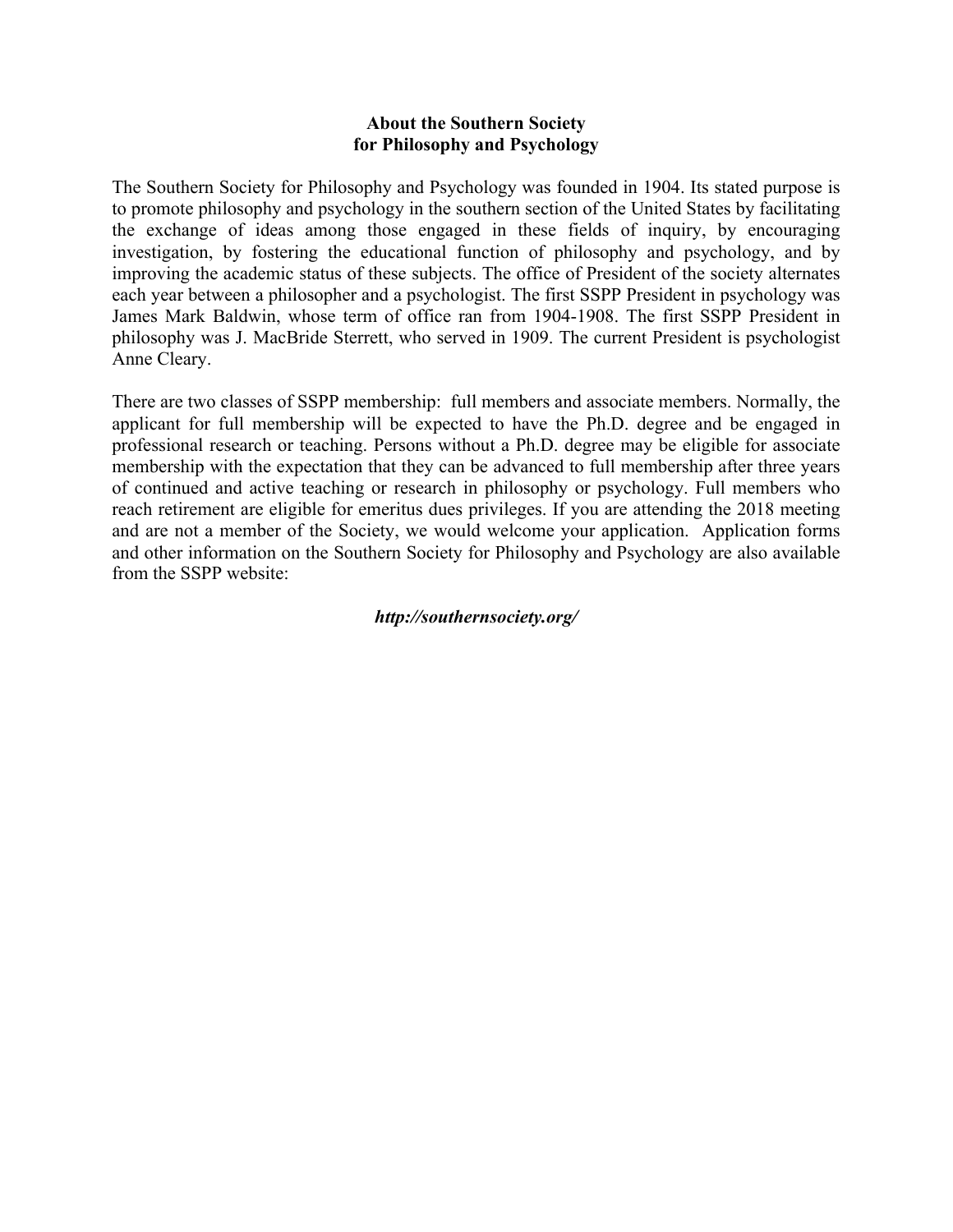### **2018 SSPP PROGRAM** ⏐**March 15-17**

**Thursday Morning Cavalier Room 9:00 a.m. - 12:00 noon COUNCIL MEETING**

### **PHILOSOPHY**

### **Thursday Afternoon Ballroom A 12:00-2:25 p.m. PHILOSOPHY SESSION I**

### **Contributed Session: Computation and Control**

Chair: **J. Robert Thompson**, *Mississippi State University*

- 12:00 **Isaac Wiegman**, *Texas State University* Control Theory and the Concept of a Goal Commentator: **Caroline Arruda**, *University of Texas at El Paso*
- 12:50 **David Barack,** *Columbia University* The Explanatory Impotence of Deep Neural Networks Commentator: **Jim Garson,** *University of Houston*
- 1:40 **Corey Maley** *University of Kansas* What Analog Computation Is and Why It Matters Commentator: **Alex Kiefer**, *The Graduate Center, CUNY*

### **Thursday Afternoon Ballroom B 12:00-2:25 p.m. PHILOSOPHY SESSION II**

### **Invited Session: The Structure of Thought: Association and its Discontent(s)**

- Chair: **Zoe Drayson,** *University of California, Davis*
- 12:00 **Mike Dacey,** *Bates College* Rethinking Associations
- 12:30 **Haley Clatterbuck**, *University of Rochester* Associationism and Hierarchical Structure
- 1:00 **Eric Mandelbaum**, *Baruch College, CUNY* Unconscious Logic and the Structure of Thought
- 1:30 **Cameron Buckner,** *University of Houston* Associative Explanations and Neural Mechanisms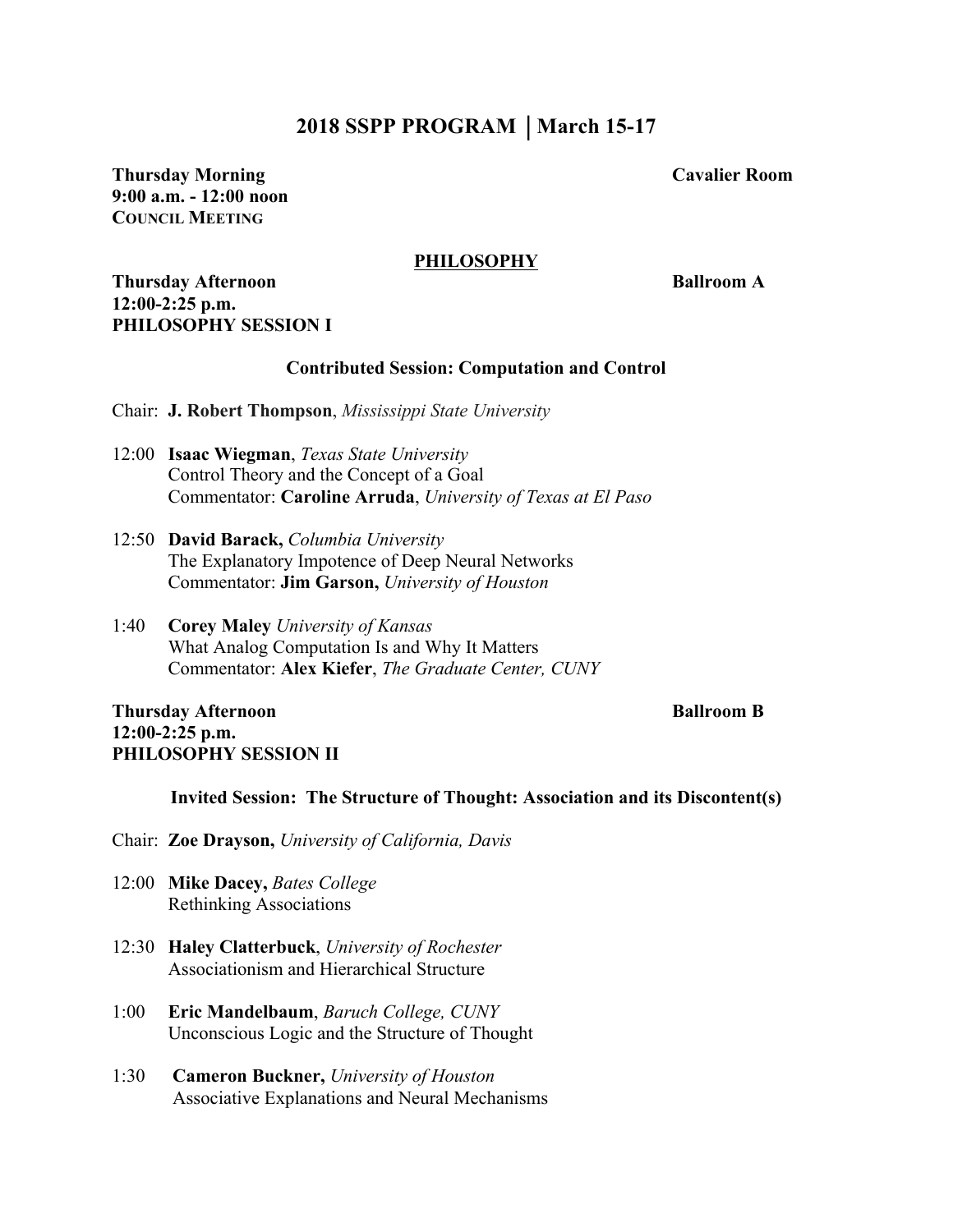### **Contributed Session: Epistemology**

### Chair: **Philippe Chuard,** *Southern Methodist University*

- 12:00 **Katia Samoilova**, *California State University, Chico* Pluralism About Introspection Commentator: **Hannah Trees,** *University of Texas at Austin*
- 12:50 **Michael Roche**, *Mississippi State University* and **William Roche**, *Texas Christian University* A puzzle about introspective knowledge Commentator: **Dave Beisecker,** *University of Nevada, Las Vegas*
- 1:40 **Timothy Butzer**, *University of Alabama* Towards a Bayesian Perceptual Epistemology Commentator: **Luis Oliveira,** *University of Houston*

**Thursday Afternoon Cavalier 12:00-2:25 p.m. PHILOSOPHY SESSION IV**

### **Contributed Session: Self-Awareness**

- Chair: **Ken Williford,** *University of Texas at Arlington*
- 12:00 **Miguel Ángel Sebastián,** *Universidad Nacional Autónoma de México* First Person Representation in Experience Commentator: **Jonathan VandenHombergh,** *University of Wisconsin, Madison*
- 12:50 **Benjamin Kozuch**, *University of Alabama*  Illusory illusions: Is it the world or experience that is misrepresented in visual illusions? Commentator: **Brad Saad**, *University of Texas at Austin*
- 1:40 **Maiya Jordan,** *McGill University* A Solution to the Dynamic Problem of Self-Deception Commentator: **Alison Springle,** *University of Pittsburgh*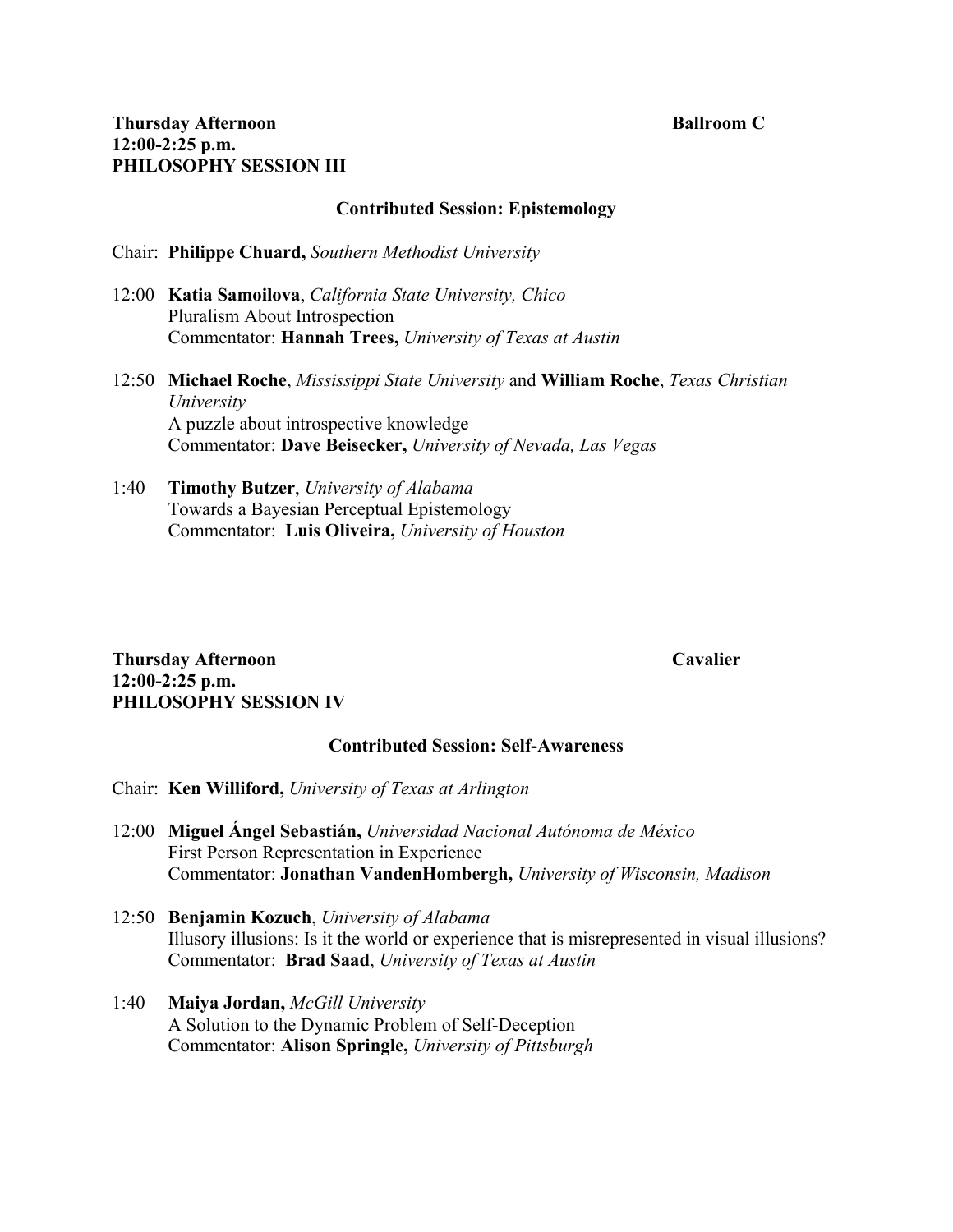### **PSYCHOLOGY**

### **Thursday Afternoon Minuet 12:20-2:20 p.m. PSYCHOLOGY SESSION I**

### **Invited Symposium: Music Cognition**

- Chair: **Bennett Schwartz**, *Florida International University*
- 12:20 **Zehra F. Peynircioğlu**, *American University* Collaborative Inhibition in Learning Music
- 12:40 **Bennett L. Schwartz,** *Florida International University* Varieties of Fluency and Metamemory for Musical Notation
- 1:00 **Jennifer Mishra**, *University of Missouri –St. Louis* Music and Language: An Exploration of Incongruities
- 1:20 **Andrea R. Halpern**, *Bucknell University* Imagine That! Individual Differences in Auditory Imagery for Music
- 1:40 **W. Jay Dowling**, *University of Texas at Dallas* Encoding and Retrieval in Memory for Melodies
- 2:00 **Tadeusz Zawidzki**, *George Washington University* Commentary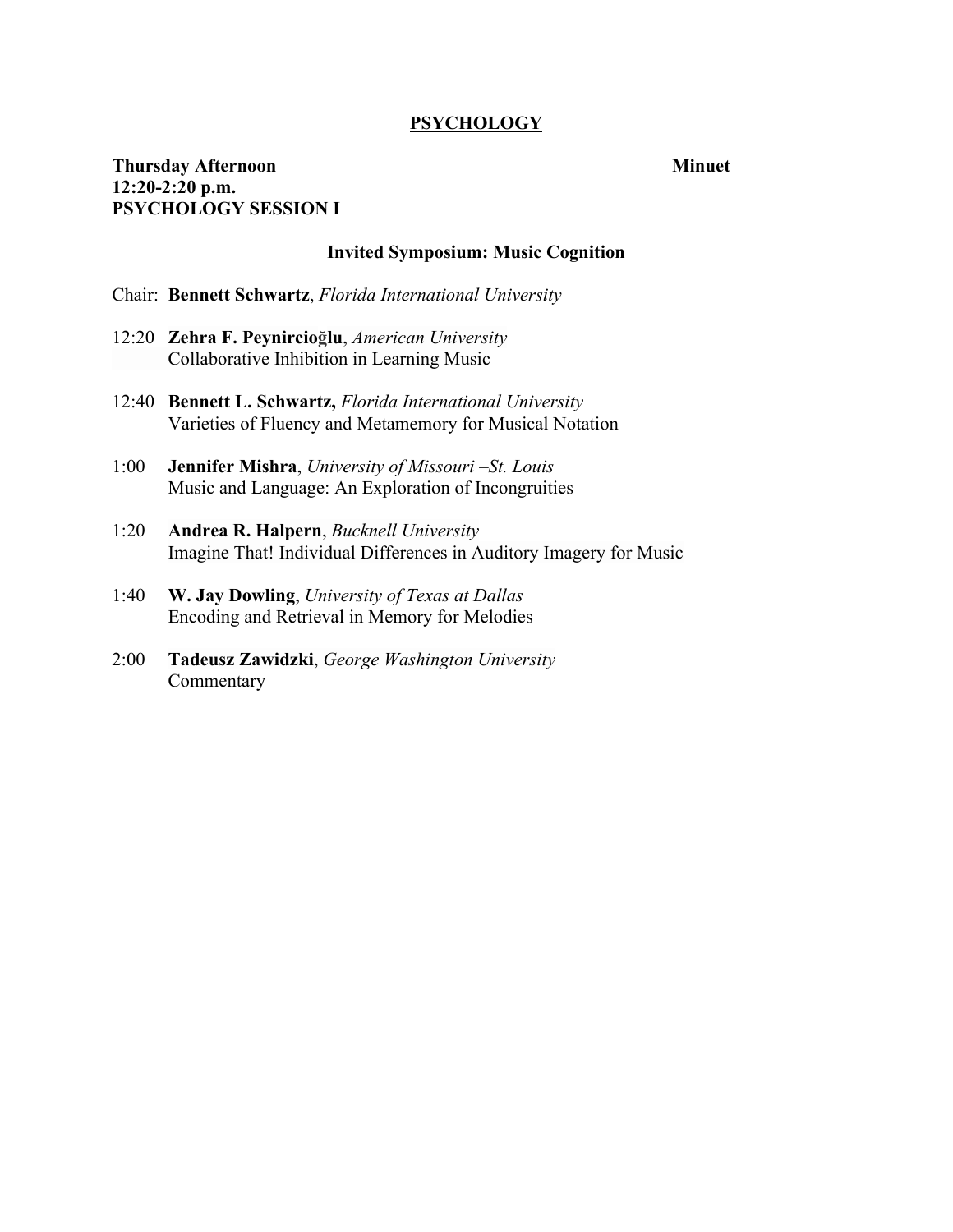### **PHILOSOPHY**

### **Thursday Afternoon Ballroom A 2:30-4:55 p.m. PHILOSOPHY SESSION V**

### **Invited Session: Mind, Metaphysics, and Meaning**

Chair: **David Rosenthal**, *The Graduate Center, CUNY*

- 2:30 **Josh Weisberg**, *University of Houston* Finnelli's Cosmoscope Repair Co.: On the Meaning of Mental Terms
- 3:20 **Pete Mandik,** *William Paterson University* Innocence, Ignorance, and Illusion: How do we know that we know what we're talking about when we talk about phenomenal consciousness?
- 4:10 **Berit Brogaard,** *University of Miami* What does it Mean to be Accountable? The missing link between Intention and Action

**Thursday Afternoon Ballroom B 2:30-4:55 p.m. PHILOSOPHY SESSION VI**

### **Contributed Session: Core Cognition**

Chair: **Myrto Mylopoulos**, *Carleton University*

- 2:30 **Sam Clarke,** *University of Oxford* Beyond the Icon: How to Characterise Core Cognition Commentator: **Justin Fisher**, *Southern Methodist University*
- 3:20 **Zoe Jenkin**, *Harvard University* From Core Object Representations to Object Kind Concepts Commentator: **Guy Dove,** *University of Louisville*
- 4:10 **Javier Gomez-Lavin**, *The Graduate Center, CUNY* Working Memory is Not a Natural Kind Commentator: **Emily Prychitko**, *Washington University in St. Louis*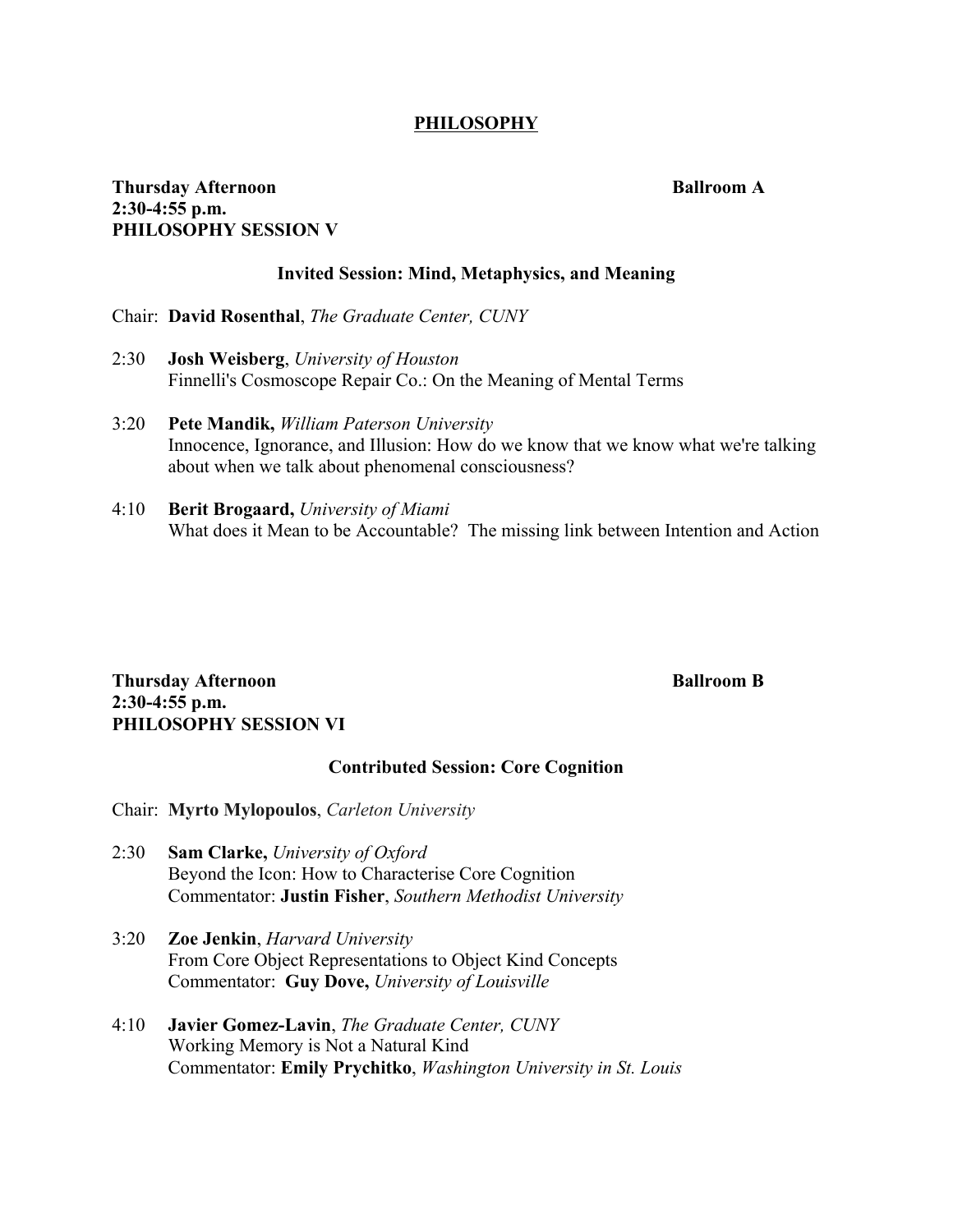### **Invited Session: Imagination, Empathy, and Oppression**

- Chair: **Charles Siewert,** *Rice University*
- 2:30 **Amy Kind**, *Claremont McKenna College* Bridging the Divide: Imagining Across Different Experiential Perspectives
- 3:20 **Sofia Ortiz-Hinojosa**, *Vassar College* [Mis]imagining Others
- 4:10 **Christine Wieseler**, *McGovern Center, University of Texas Health Science Center at Houston, McGovern Medical School* Philosophy of Imagination and Disability

### **Thursday Afternoon** Cavalier **2:30-4:55 p.m. PHILOSOPHY SESSION VIII**

## **Contributed Session: The Mind-Body Problem**

- Chair: **Dimitria Gatzia**, *University of Akron*
- 2:30 **Haoying Liu**, *University of Massachusetts, Amherst* Consciousness in Space? Commentator: **Torin Alter**, *University of Alabama*
- 3:20 **Andrew Bollhagen\***, *University of California, San Diego* Representationalism and the Methodology of Transparency-Motivated Theorizing *\*Recipient of a Graduate Student Travel Award* Commentator: **Bryce Dalbey,** *University of Texas at Austin*
- 4:10 **Emma Esmaili**, *University of British Columbia* Non-intentional Marks of the Mental: The Development of Object Perception and Attention Commentator: **Ben Henke**, *Washington University in St. Louis*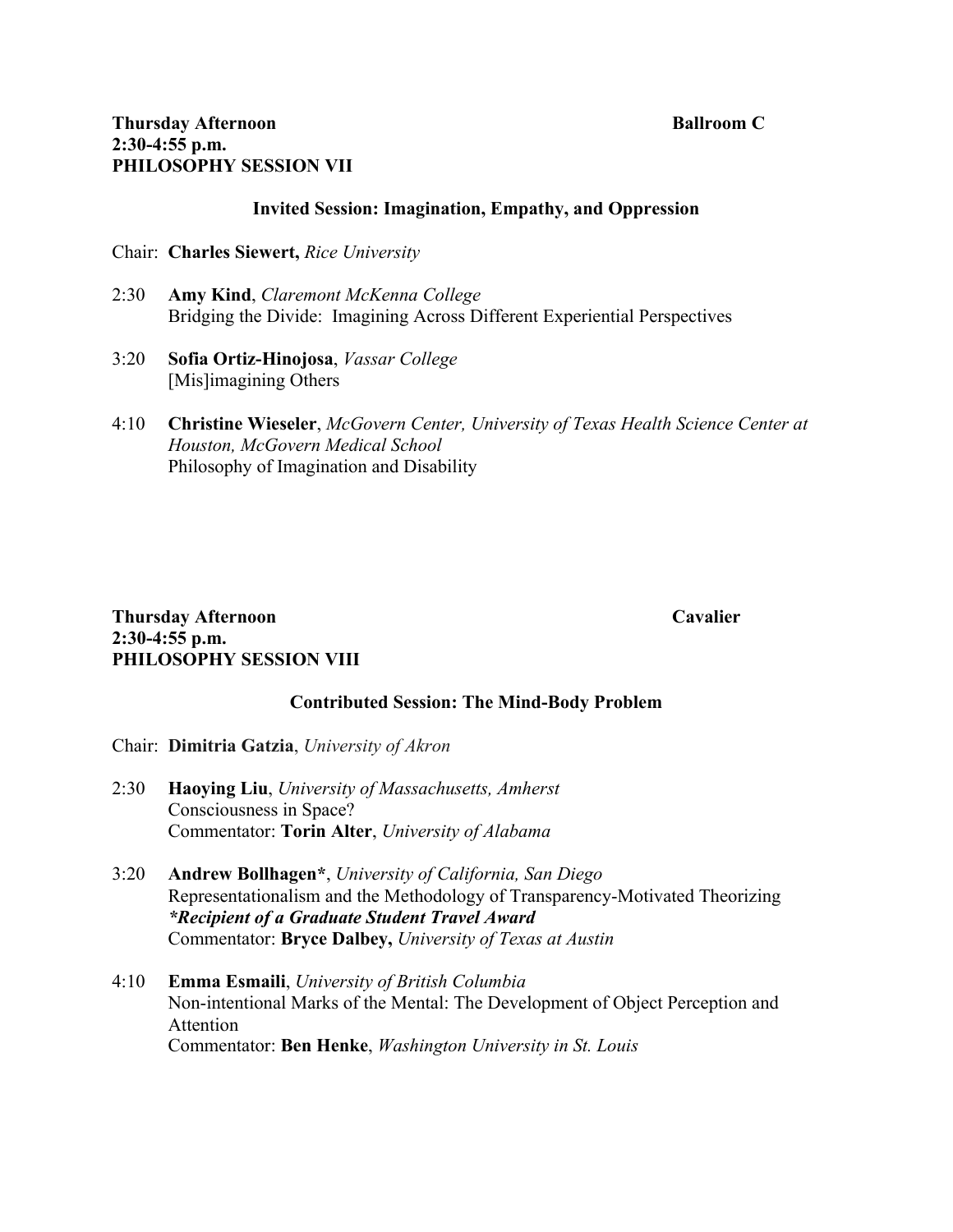### **PSYCHOLOGY**

### **Thursday Afternoon Patio 2:30-4:10 p.m. PSYCHOLOGY SESSION II**

### **Contributed Session: Cognition I**

- Chair: **Julia Haas**, *Rhodes College*
- 2:30 **Mark Lacour**,**\*** *Texas Tech University* Teaching Informal Fallacies in the Age of Internet Memes *\*Recipient of a Graduate Student Travel Award*
- 2:50 **Charles Kraemer**, *Lagrange College* Undergraduate Opinions on the Importance of Scientific Literacy
- 3:10 **Maria Botero**, *Sam Houston State University* When Vision is Not Enough: The Need for Incorporating "Touch" in Observations of Mother-Infant Interactions in Dolphins and Chimpanzees
- 3:30 **Julia Haas**, *Rhodes College* Moral Value: A Neuroeconomic Approach
- 3:50 **Discussion & Questions**

### **PHILOSOPHY**

**Thursday Afternoon Ballroom A 5:00-6:00 p.m. PHILOSOPHY SESSION IX**

**Invited Speaker**

Chair: **Torin Alter,** *University of Alabama*

## **Fiona Macpherson**

*University of Glasgow* 

**Does Virtual Reality Consist In Veridical, Illusory or Hallucinatory Experience?**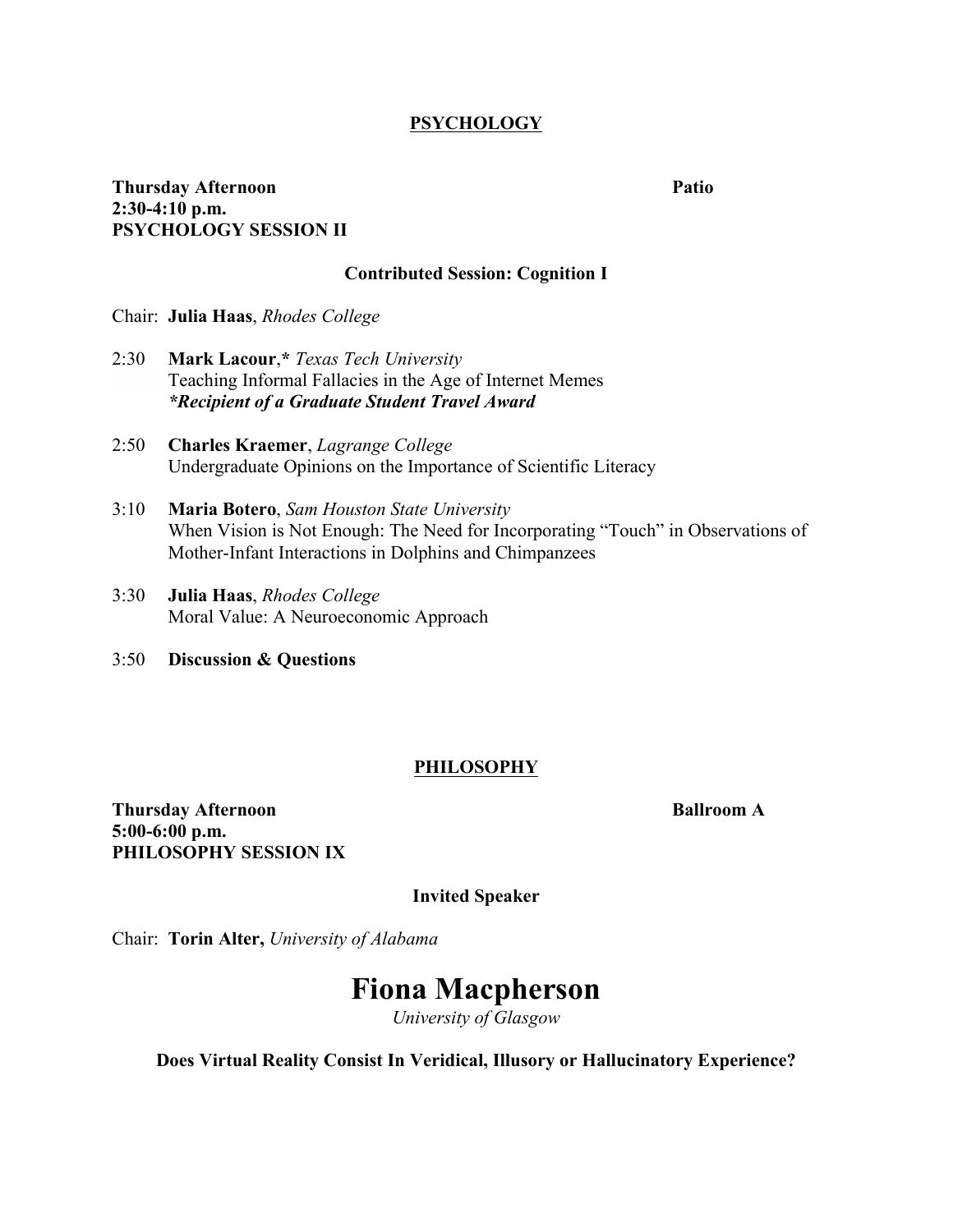### **PHILOSOPHY**

### **Friday Morning Ballroom A 8:00-10:55 a.m. PHILOSOPHY SESSION X**

### **Invited Session: Consciousness, Subjectivity, and Unconscious Thought**

Chair: **Pete Mandik**, *William Paterson University*

- 8:00 **Zoe Drayson**, *University of California, Davis* The Fragmented Mind: varieties of unconscious thought
- 9:00 **Ken Williford**, *University of Texas at Arlington* Consciousness, Subjectivity, and Projective Geometry
- 10:00 **Charles Siewert**, *Rice University* Consciousness and Subjective Curiosity

### **Friday Morning Ballroom B 8:00-10:55 a.m. PHILOSOPHY SESSION XI**

### **Contributed Session: Experience and Imagination**

- Chair: **Alex Morgan**, *Rice University*
- 8:00 **Jake Quilty-Dunn**, *University of Oxford* Unconscious Perception and Phenomenal Coherence Commentator: **Jane Chen,** *University of Texas at Austin*
- 8:45 **Nada Gligorov**, *Icahn School of Medicine at Mount Sinai* Don't Worry, This Will Only Hurt A Bit: The Role of Expectation and Attention in Pain Intensity Commentator: **Dimitria Gatzia***, University of Akron*
- 9:30 **Eric Peterson**, *Creighton University* Imaginative Resistance, Context, and Variation Commentator: **Uku Tooming**, *Harvard University*
- 10:15 **Alon Chasid**, *Bar-Ilan University* Belief-Like Imaginings and the (Non-)Assertoricity of Perceptual Experience Commentator: **Kate Pendoley***, The Graduate Center, CUNY*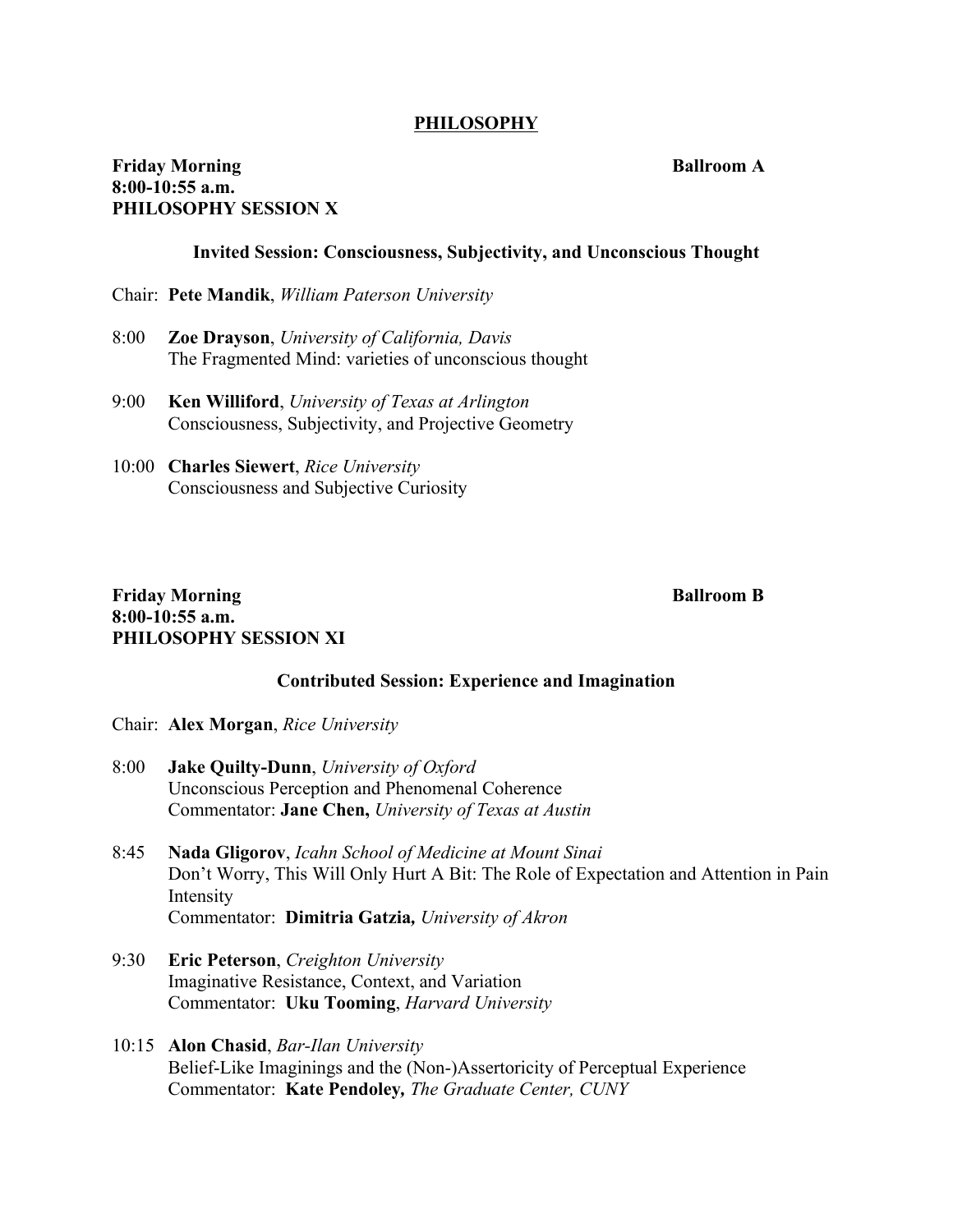### **Friday Morning Ballroom C 8:00-10:55 a.m. PHILOSOPHY SESSION XII**

### **Contributed Session: Content**

Chair: **Alex Kiefer**, *The Graduate Center, CUNY*

- 8:00 **Trip Glazer**, *University of Arkansas* Enactivism and Emotional Expression Commentator: **Dong An**, *Texas A&M University*
- 8:45 **Alison Springle**, *University of Pittsburgh* On What Else Perceptual Representation Could Be Commentator: **Philippe Chuard***, Southern Methodist University*
- 9:30 **Casey Landers\***, *University of Miami* Gestalt Properties and the Contents of Perceptual Experience *\*Recipient of a Graduate Student Travel Award* Commentator: **Don Oxtoby,** *Rice University*
- 10:15 **Bartlomiej Chomanski**, *Northeastern University* On the Spatiality of Audition Commentator: **Bronwyn Stippa***, University of Texas at Austin*

### **Friday Morning Cavalier 8:00-10:30 a.m. PHILOSOPHY SESSION XIII**

### **Contributed Session: Moral Psychology I**

- Chair: **Christine Wieseler**, *University of Texas Health Science Center at Houston, McGovern Medical School*
- 8:00 **Paul Carron**, *Baylor University,* and **Megan Haggard**, *Francis Marion University* An Aristotelian Puzzle on Vice: Prohairesis, Psychopathy, and Two Forms of Vice in the Nicomachean Ethics Commentator: **James Reed,** *Texas A&M University*
- 8:50 **Josh May**, *University of Alabama at Birmingham* The Defeater Dilemma Commentator: **Logan Wigglesworth,** *Rice University*
- 9:40 **Charlie Kurth**, *Washington University in St. Louis* Can and Should We Cultivate Moral Disgust? Commentator: **Charles Nussbaum,** *University of Texas at Arlington*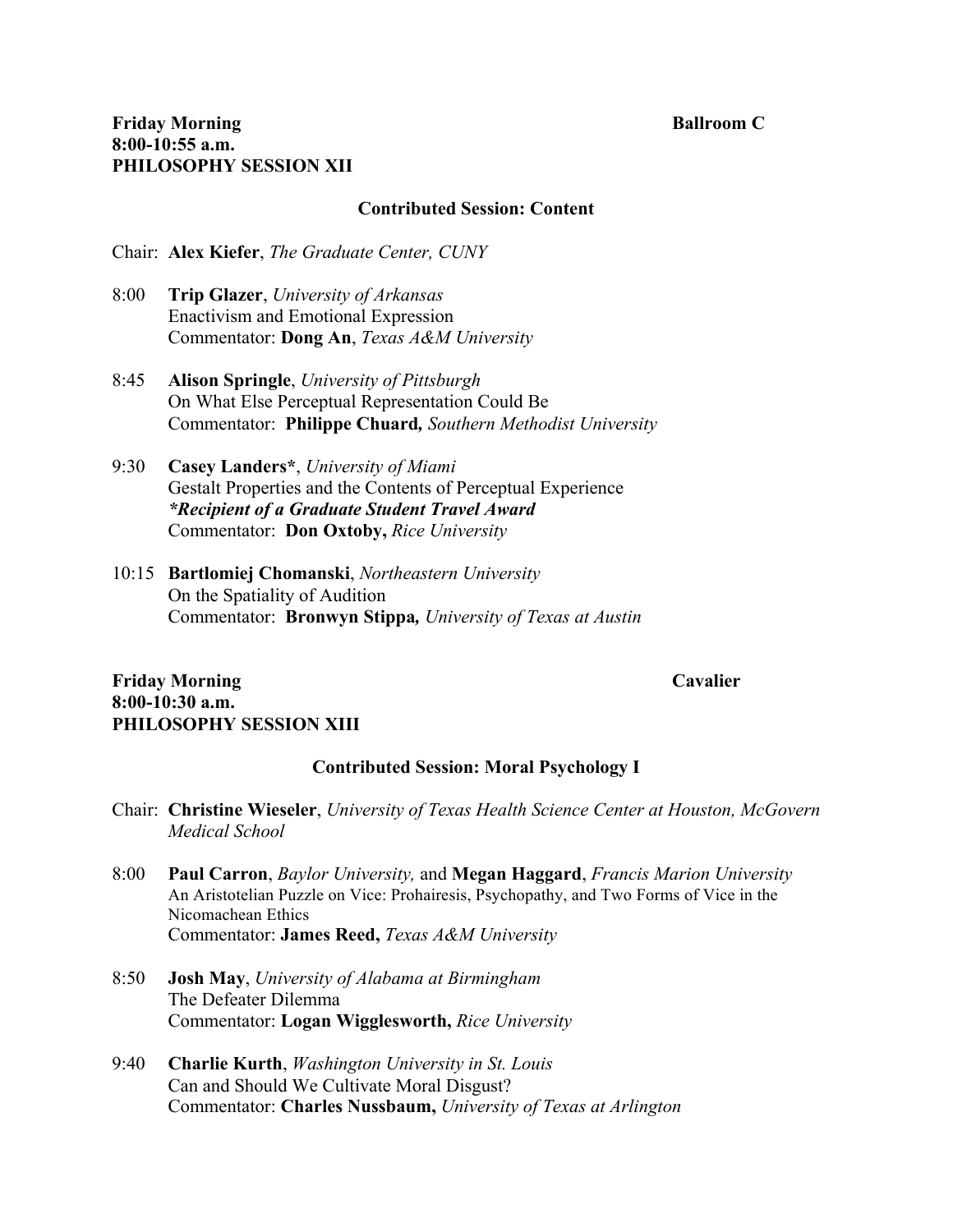### **PSYCHOLOGY**

### **Friday Morning Community Community Community Community Community Community Community Community Community Community Community Community Community Community Community Community Community Community Community Community Commun 8:00-9:40 a.m. PSYCHOLOGY SESSION III**

### **Contributed Session: Meta-Cognition**

- Chair: **Hajime Otani**, *Central Michigan University*
- 8:00 **Christopher S. Tripoli**, **Joshua Tatz**, and **Zehra Peynircioglu**, *American University* Meta-memory from an Evolutionary Perspective
- 8:20 **Abby R. Knoll\*** and **Hajime Otani**, *Central Michigan University* Metacognitive Judgments on Olfactory and Verbal Stimuli *\*Recipient of a Graduate Student Travel Award*
- 8:40 **Hajime Otani, Cody J. Hensley, Abby R. Knoll** *Central Michigan University*, **Andrew S. Franks**, *Lake Superior State University*, **Kyle C. Sherr**, **Andrew P. Madison,** and **Olesya Senkova**, *Central Michigan University* Bad Attitudes Toward Remembering and General Knowledge
- 9:00 **Discussion & Questions**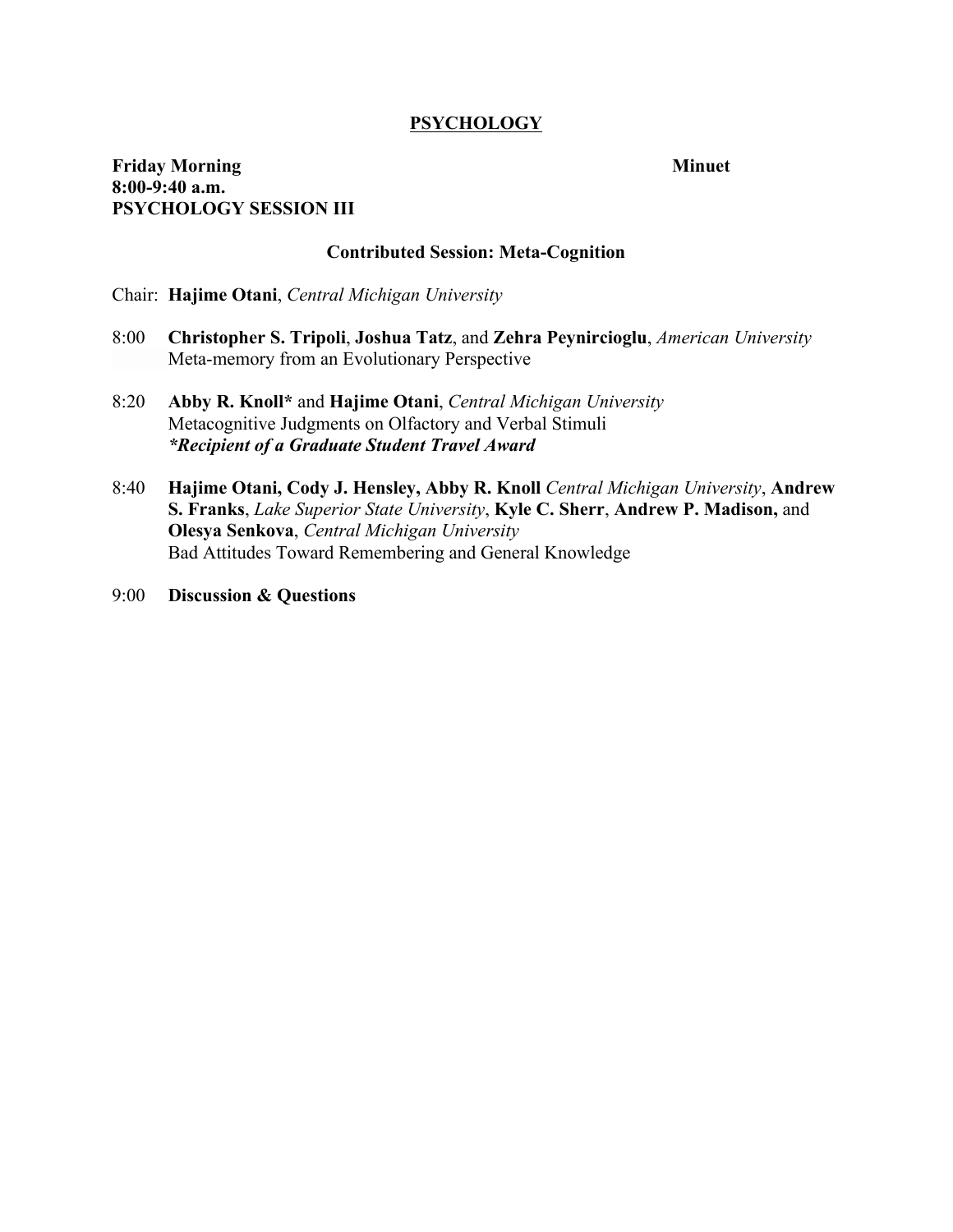### **Key Barkley Symposium on the History of Psychology**

- Chair: **Debra Sue Pate,** *Jackson State University*
- 8:00 **R. Thompson Putney**, *Georgia State University* The History of Consciousness in Psychology: The 1960s and 1970s
- 8:20 **Hall Beck**, **Meg Milligan**, **Daniel Secrest**, and **Jordan Hamilton,** *Appalachian State University* John Watson and the Ethics of Experimentation
- 8:40 **John Greenwood**, *The Graduate Center, CUNY* Up, Down, and Up and Down Again: Some Peculiar Reversals in Theories of Psychological Continuity
- 9:00 **James L. Pate**, *Georgia State University* Some Southern Society Traditions
- 9:20 **Debra Sue Pate**, *Jackson State University* Generic or Gendered: History of the Generic Language Debate

**Friday Morning Renaissance 9:50-10:50 a.m. PSYCHOLOGY SESSION V**

### **Invited Speaker**

Chair: **P. Douglas Sellers II,** *Pennsylvania State University*

## **Center for Open Science**

*Charlottesville, VA*

### **What is Open Science?**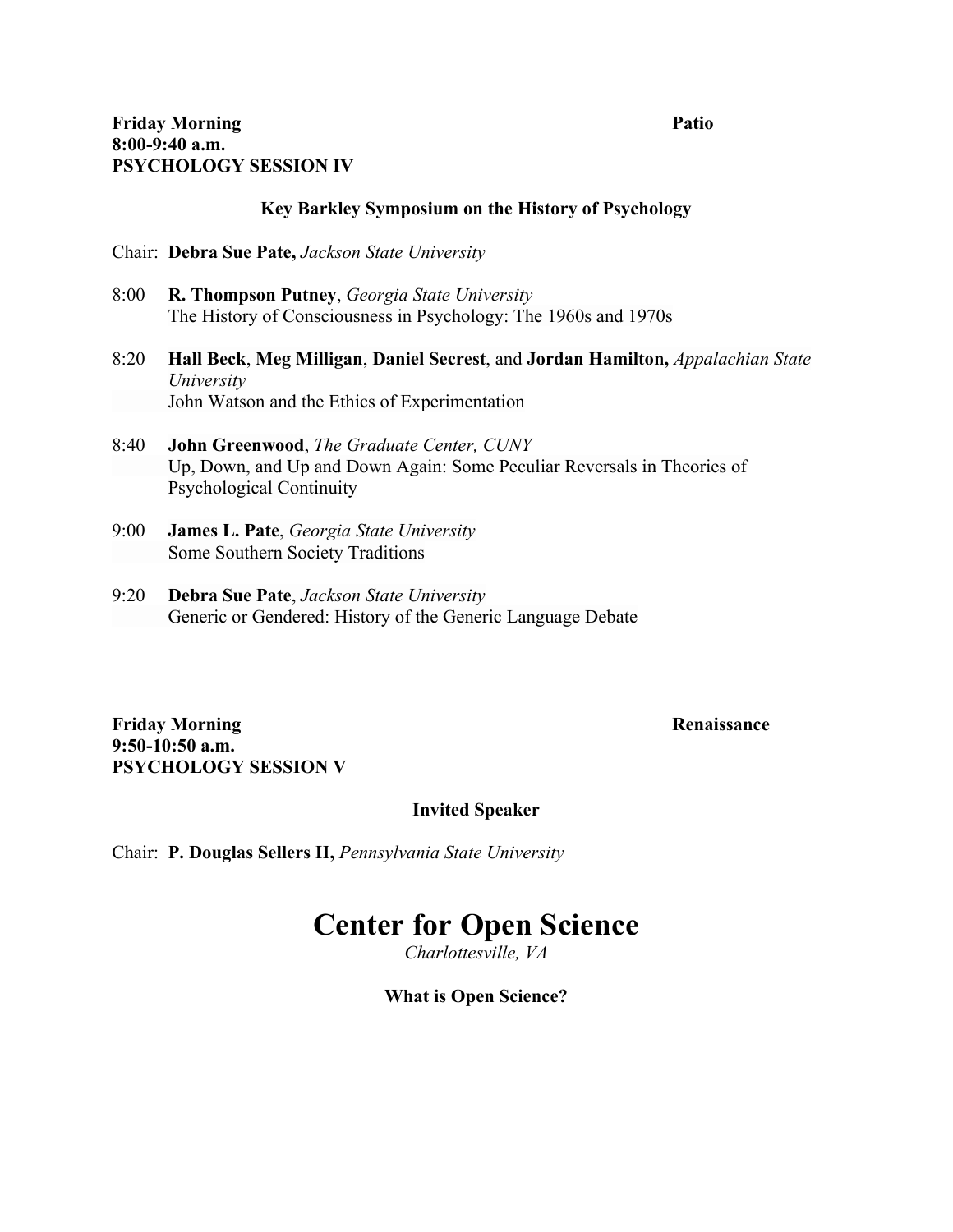Friday Morning **Ballroom A 11:00a.m.-12:00 p.m. JOINT SESSION I**

### **Invited Panel**

Chair: **P. Douglas Sellers II,** *Pennsylvania State University*

**The Reproducibility Crisis: Implications for Philosophy and Psychology**

## **Valerie Hardcastle**

*University of Cincinnati*

## **Stephanie Kazanas**

*Tennessee Technological University* 

## **Robert Kentridge**

*Durham University*

## **Ryne Sherman**

*Texas Tech University*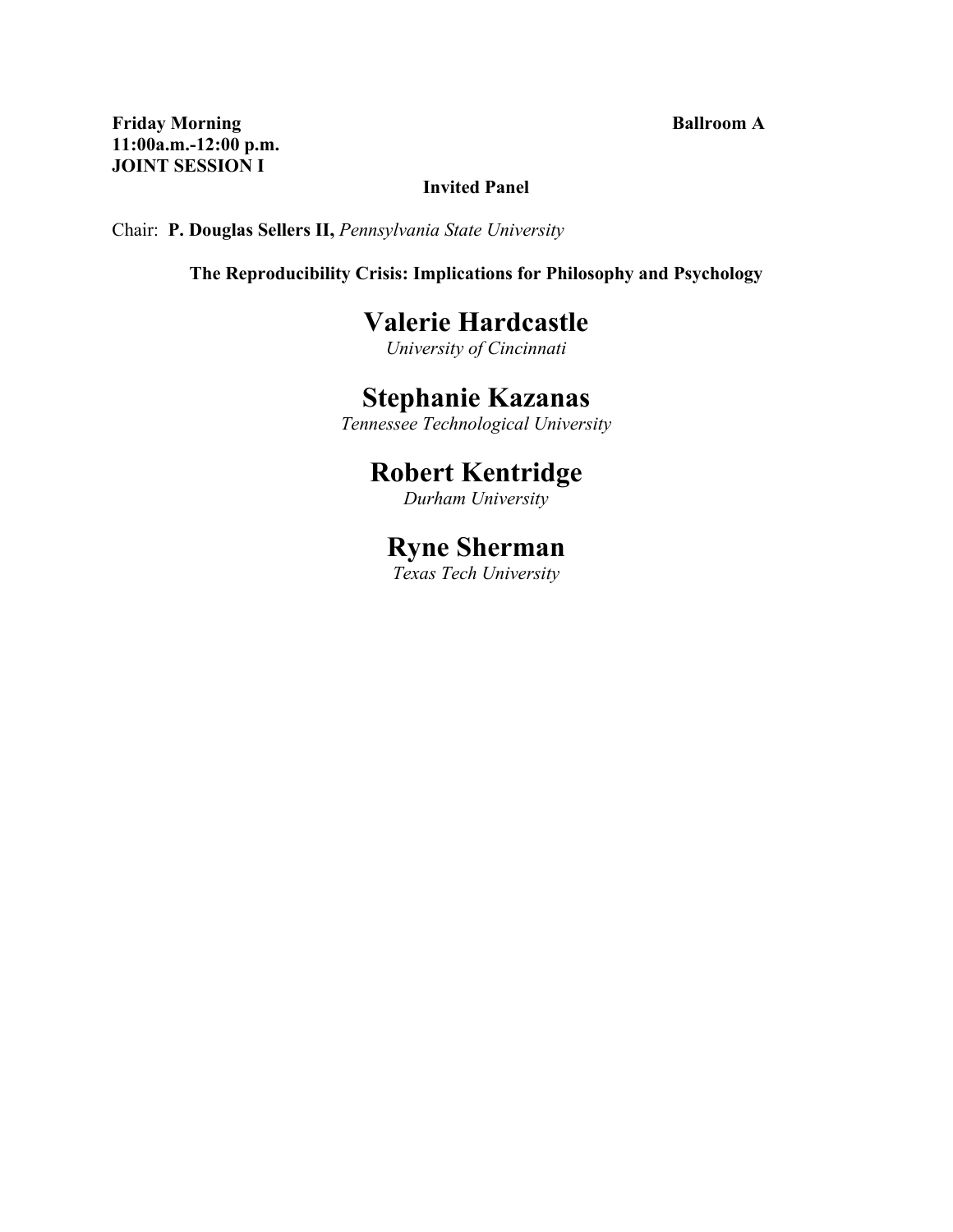### **PHILOSOPHY**

### **Friday Afternoon Ballroom A 1:00-3:55 p.m. PHILOSOPHY SESSION XIV**

### **Invited Session: Sensing and Perceiving**

- Chair: **Josh Weisberg**, *University of Houston*
- 1:00 **David Rosenthal,** *The Graduate Center, CUNY* Qualities and Consciousness
- 2:00 **Myrto Mylopoulos,** *Carleton University* The Role of Action in Characterizing Perception
- 3:00 **Bob Kentridge**, *Durham University* Sensation and Perception: Who's on First?

### **Friday Afternoon Ballroom B 1:00-3:55 p.m. PHILOSOPHY SESSION XV**

### **Contributed session: Moral Psychology II**

- Chair: **Tamler Sommers,** *University of Houston*
- 1:00 **Stephen Morris,** *College of Staten Island, CUNY* In Defense of Empathy Commentator: **Eddy Nahmias**, *Georgia State University*
- 2:00 **Zoey Lavallee\*,** *The Graduate Center, CUNY* The Illusory Divide Between Compulsion and Choice Models of Addiction *\*Recipient of a Graduate Student Travel Award* Commentator: **Pavel Nitchovski**, *University of North Carolina at Chapel Hill*
- 3:00 **Danielle Wylie**, *Mississippi State University* "You Knew the Risks": A Puzzle for Moral Responsibility Commentator: **Justin Coates,** *University of Houston*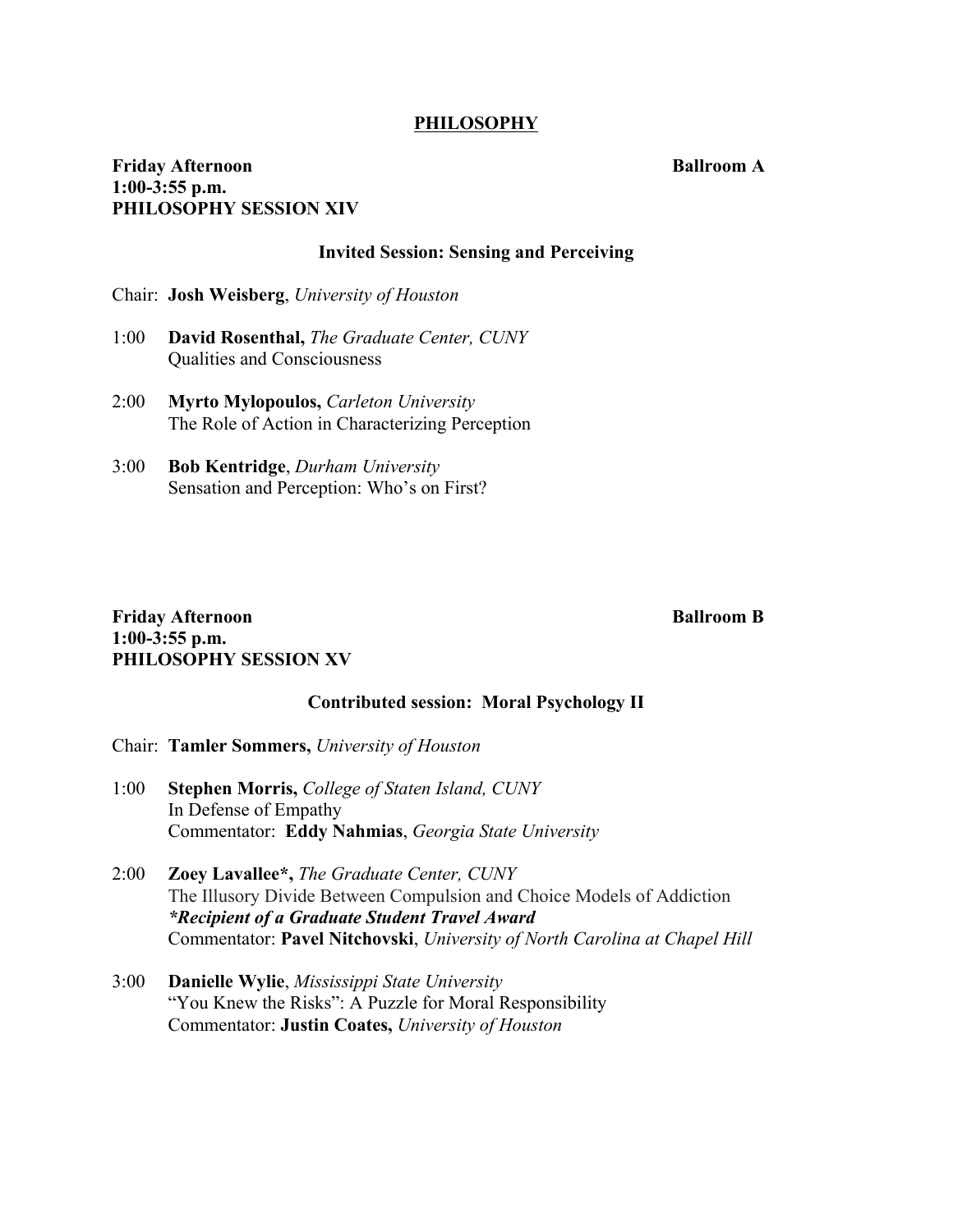### **Friday Afternoon Ballroom C 1:00-3:55 p.m. PHILOSOPHY SESSION XVI**

### **Invited Symposium - Author meets Critics: Stuart Glennan** *The New Mechanical Philosophy*

Chair: **Mike Dacey,** *Bates College*

### **Critics:**

1:00 **Ken Aizawa,** *Rutgers University, Newark*

- 1:45 **Sarah Robins,** *University of Kansas*
- 2:25 **Tom Polger,** *University of Cincinnati*

### **Author's response:**

3:05 **Stuart Glennan,** *Butler University*

### **Friday Afternoon Cavalier 1:00-3:55 p.m. PHILOSOPHY SESSION XVII**

### **Contributed session: Speech and Signaling**

Chair: **Guy Dove,** *University of Louisville*

- 1:00 **Steven Gross**, *Johns Hopkins University* Linguistic Intuitions: Error Signals and the Voice of Competence Commentator: **Megan Hyska**, *University of Texas at Austin*
- 2:00 **Dzintra Ullis,** *Simon Fraser University* The Generation and Early Development of Speech in Marmosets and Humans Commentator: **Jesse Atencio**, *The Graduate Center, CUNY*
- 3:00 **Hyungrae Noh,** *University of Iowa* Why are Indicators of some Simple Signaling Systems Affordances? Commentator: **Mark Bauer,** *University of Colorado, Denver*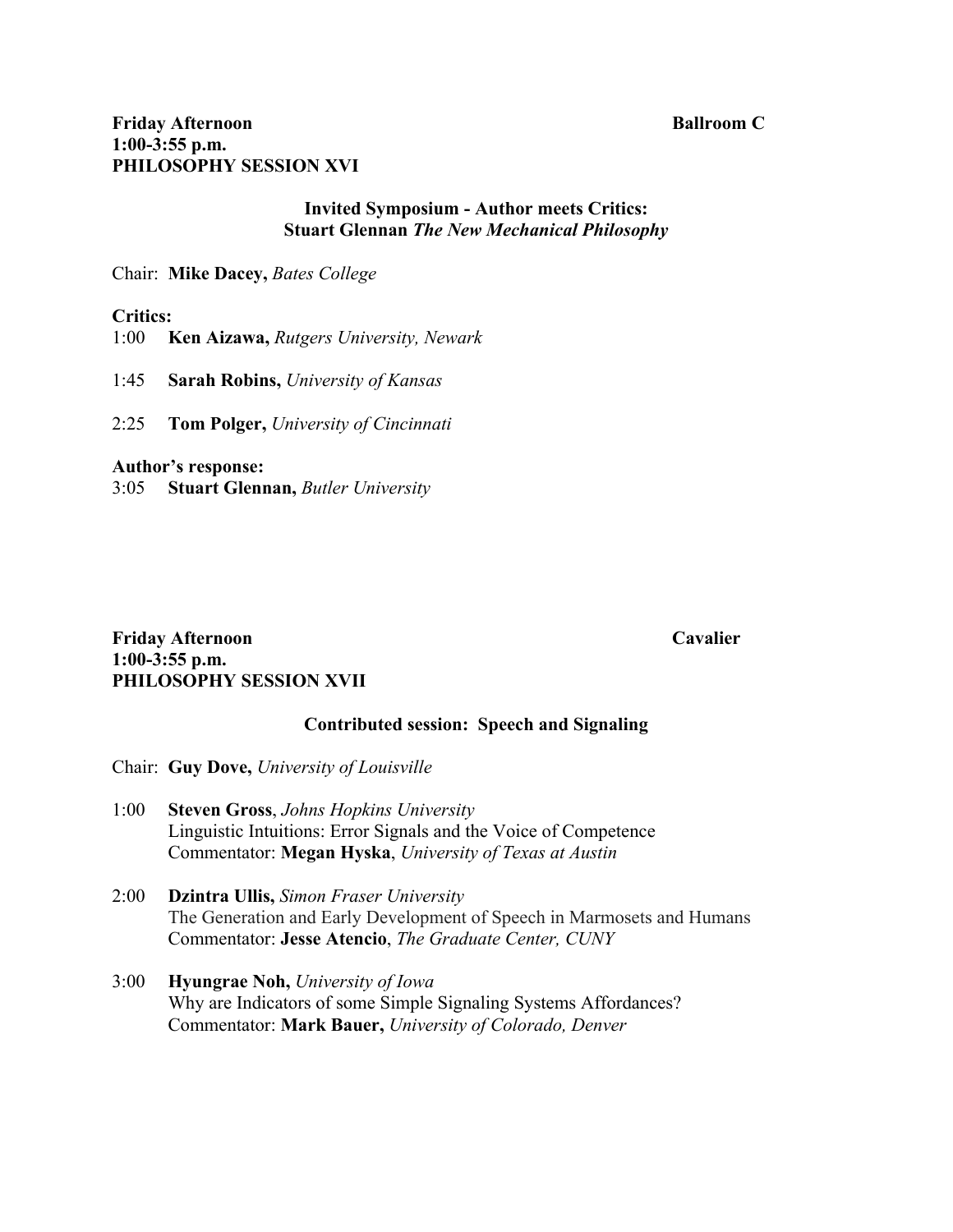### **PSYCHOLOGY**

### **Friday Afternoon** Minuet **1:30-3:30 p.m. PSYCHOLOGY SESSION VI**

### **Invited Symposium**

### **Emergent Cognition and Primate Intelligence: A Symposium in Honor of Duane M. Rumbaugh (1929 – 2017), Past President of SSPP**

Chair: **David A. Washburn**, *Georgia State University*

- 1:30 **David A. Washburn**, *Georgia State University* The Emergence and Emergents of Duane M. Rumbaugh
- 1:50 **James L. Pate,** *Georgia State University* Implications of Reversal Learning and the Transfer Index
- 2:10 **Kathleen R. Gibson**, *University of Texas-Houston* The Emergence of Human Language and Intelligence from a Great Ape Cognitive Suite

### 2:30 **William D. Hopkins**, *Georgia State University* The Role of Experience and Genetics on Individual Differences in Chimpanzee Intelligence and Brain

- 2:50 **John Bickle**, *Mississippi State University* and *University of Mississippi Medical Center* The Value of the 'Comparative Perspective' in Neurobiology
- 3:10 **Discussion and Questions**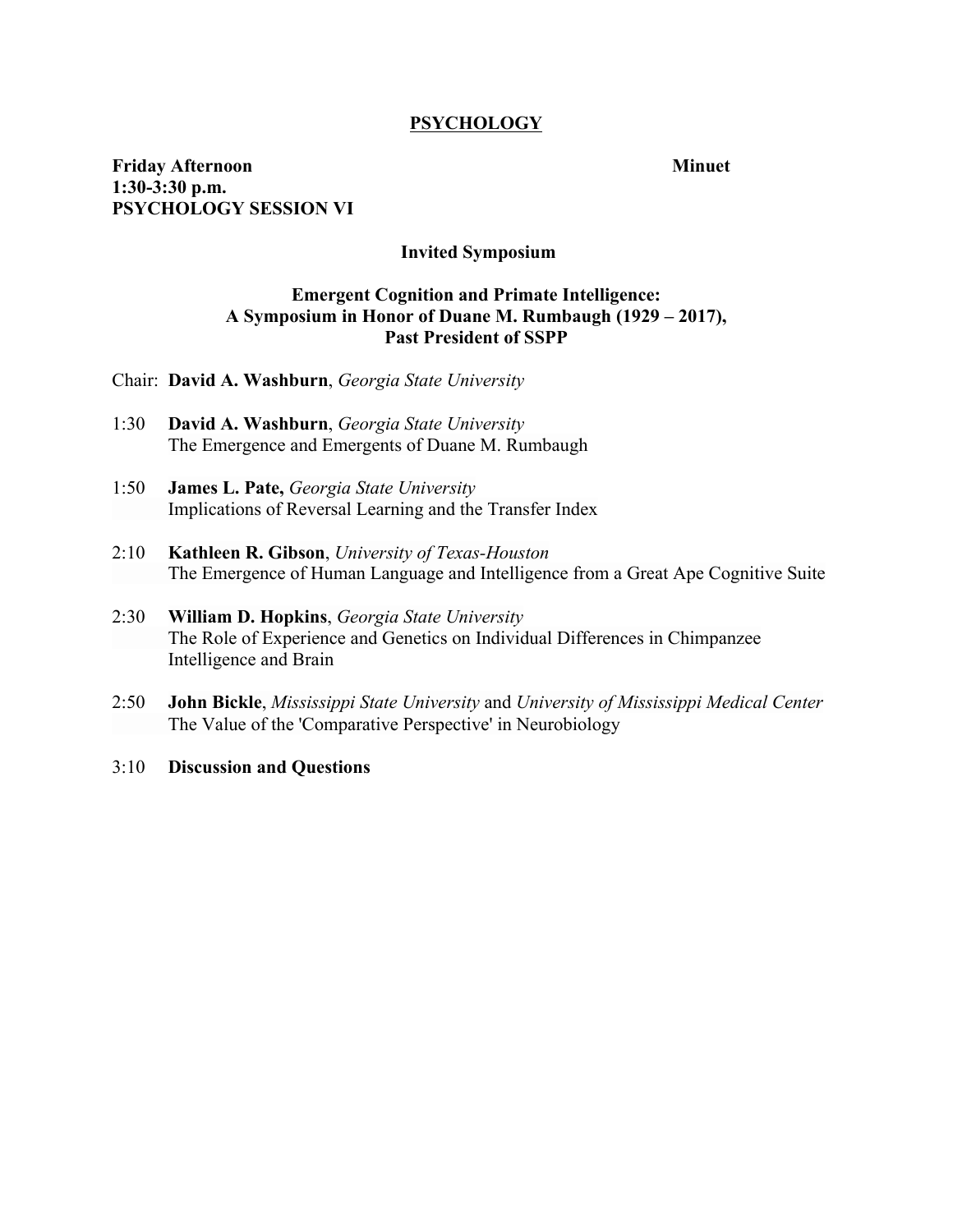## **Contributed Session: Cognition II**

Chair: **KC Kalmbach**, *Texas A&M University – San Antonio*

- 1:30 **Richard Reardon**, **Jode Keehr,** and **Annette Folwell**, *University of Idaho* Deception Affects Feeling of Reality
- 1:50 **KC Kalmbach**, *Texas A&M University – San Antonio* Moral Injury: The Warrior's Shadow
- 2:10 **Marie Molinet**, *University of West Georgia* A New Vision of OCPD: Mindfulness Based Therapies and Contemplative Practices to Become Free from the Dark Side of Perfection
- 2:30 **Lewis Lieberman**, *Columbus State University* Three Neuroscientists are Tested on the Issue of Free Will
- 2:50 **Discussion and Questions**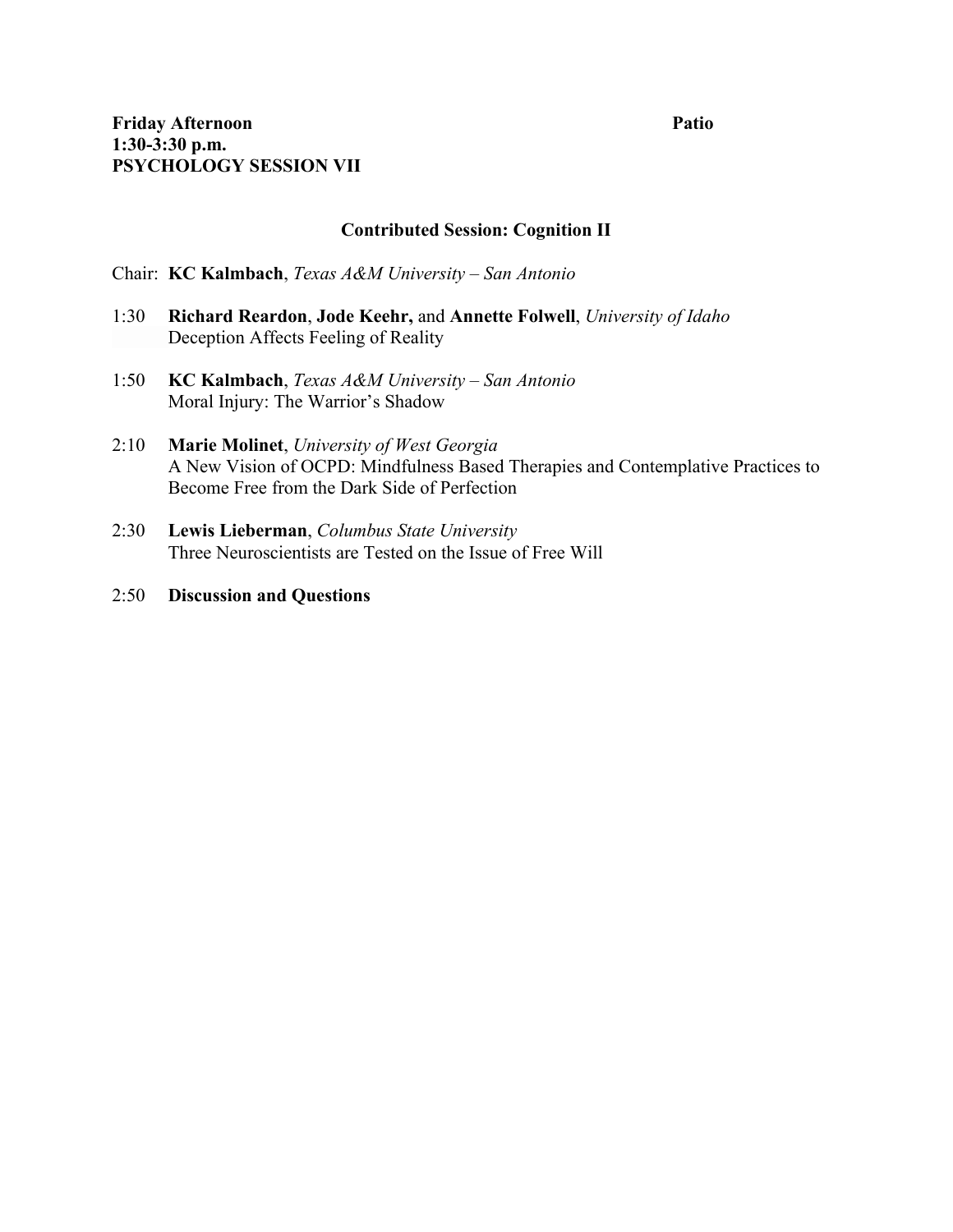### **PHILOSOPHY**

**Friday Afternoon Ballroom A 4:00-4:55 p.m. PHILOSOPHY SESSION XVIII**

### **Invited Speaker**

Chair: **Amy Kind,** *Claremont McKenna College*

## **Shaun Nichols**

*University of Arizona*

**Skepticism and the acquisition of 'knowledge'**

### **PSYCHOLOGY**

**Friday Afternoon Renaissance 4:00-4:55 p.m. PSYCHOLOGY SESSION VIII**

**Invited Speaker**

Chair: **P. Douglas Sellers II,** *Pennsylvania State University*

## **Edward Golob**

*University of Texas – San Antonio*

**Attention Systems and Layers of Intelligence**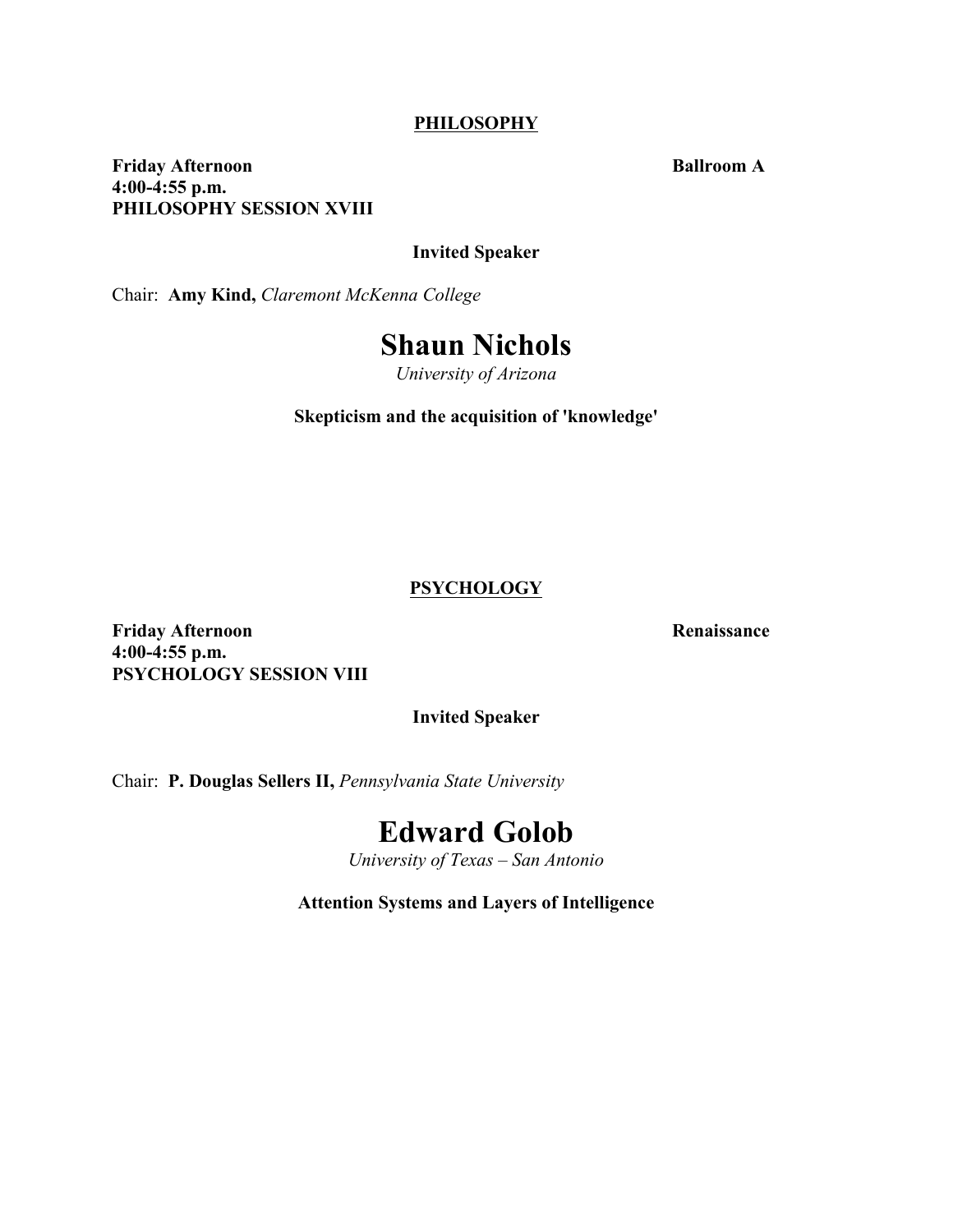**Friday Afternoon Ballroom ABC 5:00-6:00 p.m. JOINT SESSION II**

### **PRESIDENTIAL ADDRESS**

Chair: **P. Douglas Sellers II,** *Pennsylvania State University*

## **Anne Cleary**

*Colorado State University*

### **Déjà vu and the Feeling of Prediction**

**Friday Evening Minuet 7:00-9:00 p.m.**

**RECEPTION**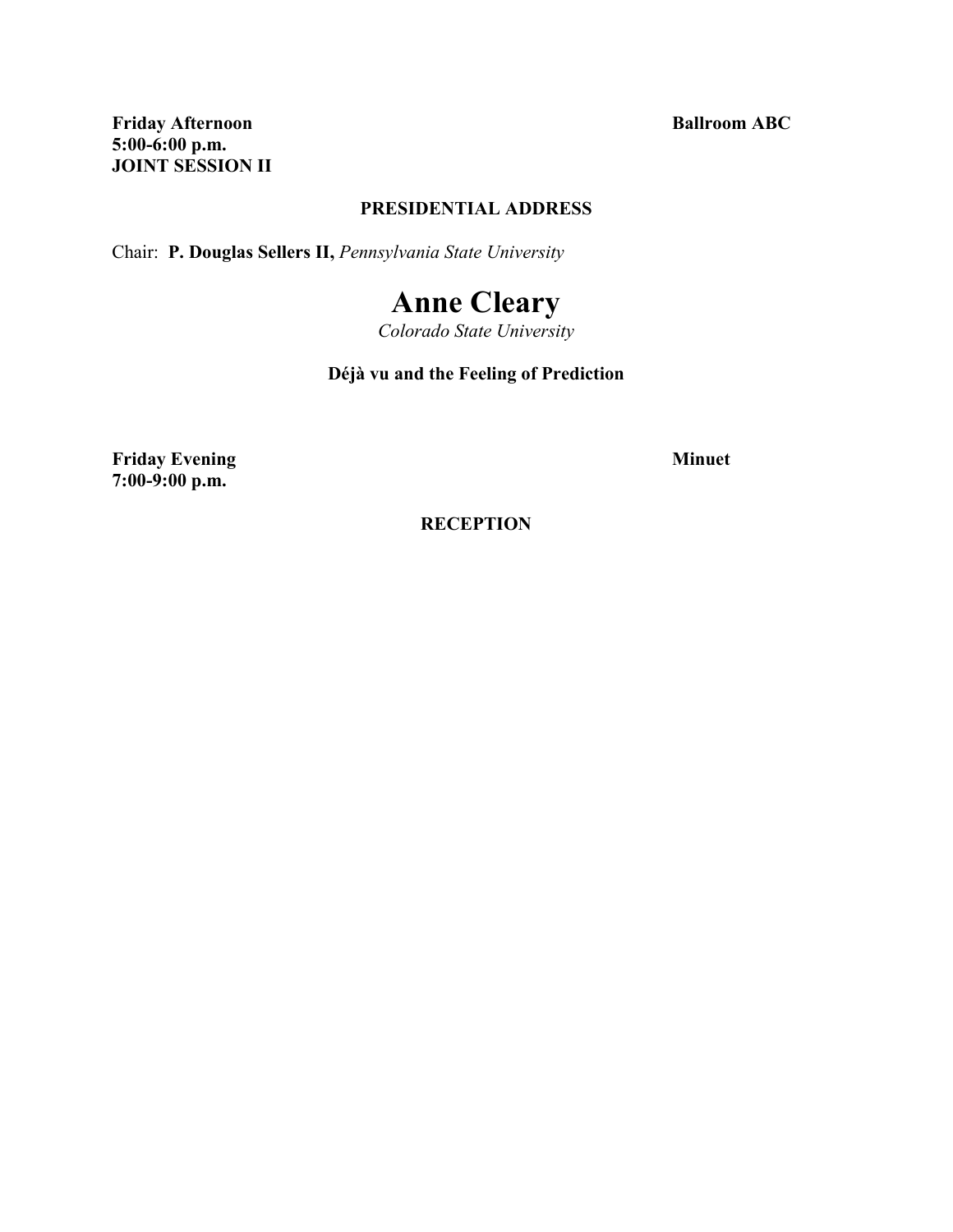### **PHILOSOPHY**

### **Saturday Morning Ballroom A 8:30-10:55 a.m. PHILOSOPHY SESSION XIX**

### **Invited Symposium - Author meets Critics: Susanna Schellenberg** *The Unity of Perception: Content, Consciousness, Evidence*

Chair: **Tom Polger,** *University of Cincinnati*

**Critics:**

8:30 **Alex Byrne,** *Massachusetts Institute of Technology*

9:00 **Jonathan Cohen,** *University of California, San Diego*

9:30 **Matthew McGrath,** *University of Missouri*

**Author's response:** 

10:00 **Susanna Schellenberg,** *Rutgers University, New Brunswick* 

### **Saturday Morning Ballroom B 8:30-10:55 a.m. PHILOSOPHY SESSION XX**

### **Invited Symposium: Experiment Tool Development: An Untapped Gold Mine for Understanding Actual Scientific Practice**

- Chair: **Sarah Robins,** *University of Kansas*
- 8:30 **John Bickle,** *Mississippi State University* and *University of Mississippi Medical Center* In praise of … engineering??
- 9:20 **William Kallfelz,** *Mississippi State University* The liberal character of the special sciences: A case study in quantum computation
- 10:10 **Valerie Gray Hardcastle,** *University of Cincinnati* The genie's out of the bottle: CRISPR technology and the dismal future of science policy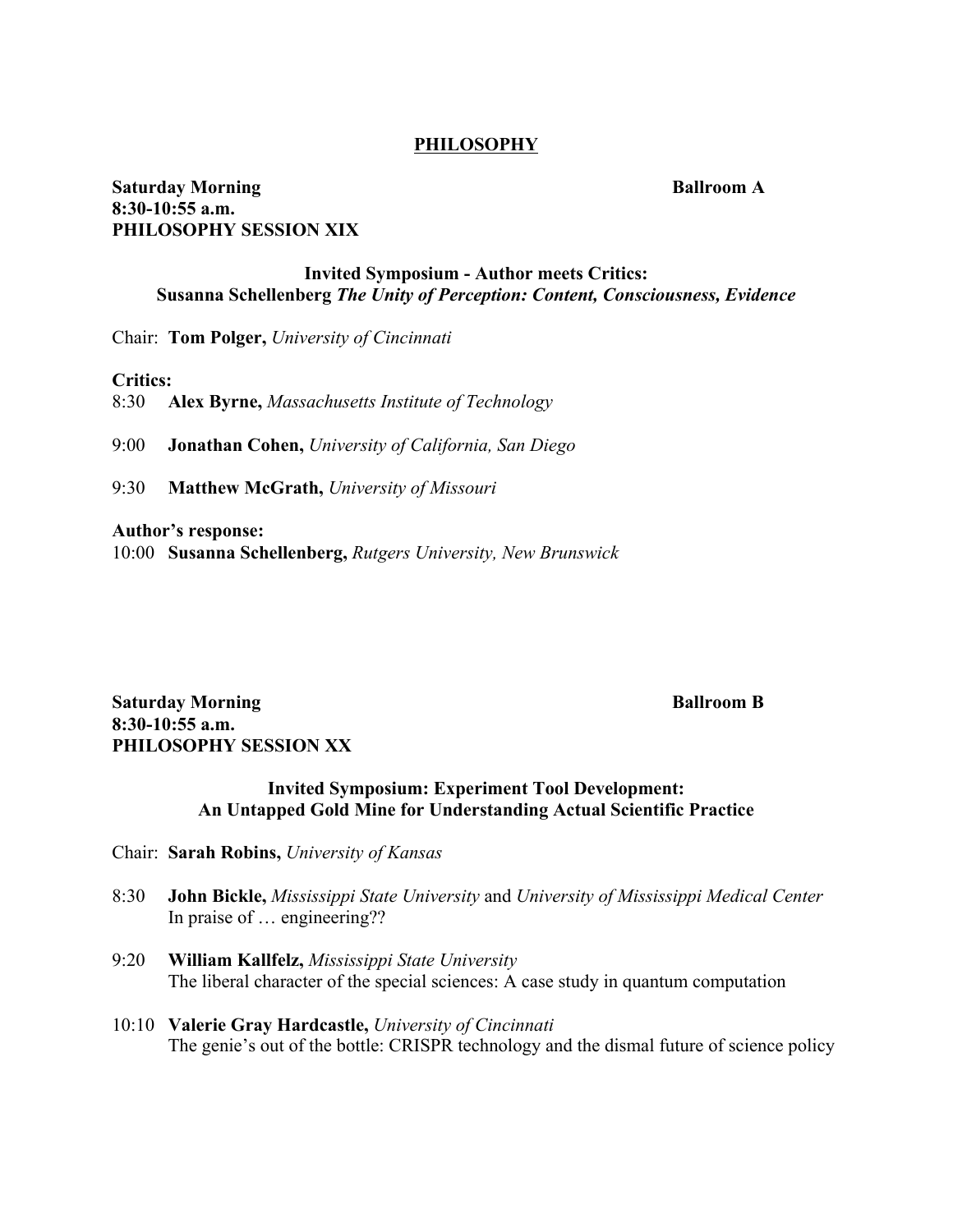### **Contributed Session: Animal and Social Cognition**

Chair: **Cameron Buckner**, *University of Houston*

- 8:30 **Maria Botero**, *Sam Houston State University* Radically Different Perceptual Systems and Environments Commentator: **Tad Zawidzki,** *George Washington University*
- 9:20 **Alex Morgan**, *Rice University* Pictures, Plants, and Propositions Commentator: **Sally Parker-Ryan,** *University of Texas at Arlington*
- 10:10 **Brandon Tinklenberg**, *York University*  Primate Mindreading Revisited: A Dilemma for the Two Systems View of Social Cognition Commentator: **J. Robert Thompson**, *Mississippi State University*

### **Saturday Morning Cavalier 8:30-10:55 a.m. PHILOSOPHY SESSION XXII**

### **Contributed Symposium: Toward a Philosophy of Behavior Analysis**

- Chair: **Jim Garson,** *University of Houston*
- 8:30 **Abraham Graber** and **Jessica Graber,** *University of Texas at San Antonio* An introduction to the philosophy of behavior analysis
- 9:20 **Lee Mason**, *University of Texas at San Antonio*  An Analysis of Autism as a Functional Tint of the Environment
- 10:10 **Alonzo Andrews,** *University of Texas at San Antonio* How "Special" Education Impedes Social Justice for Individuals with Disabilities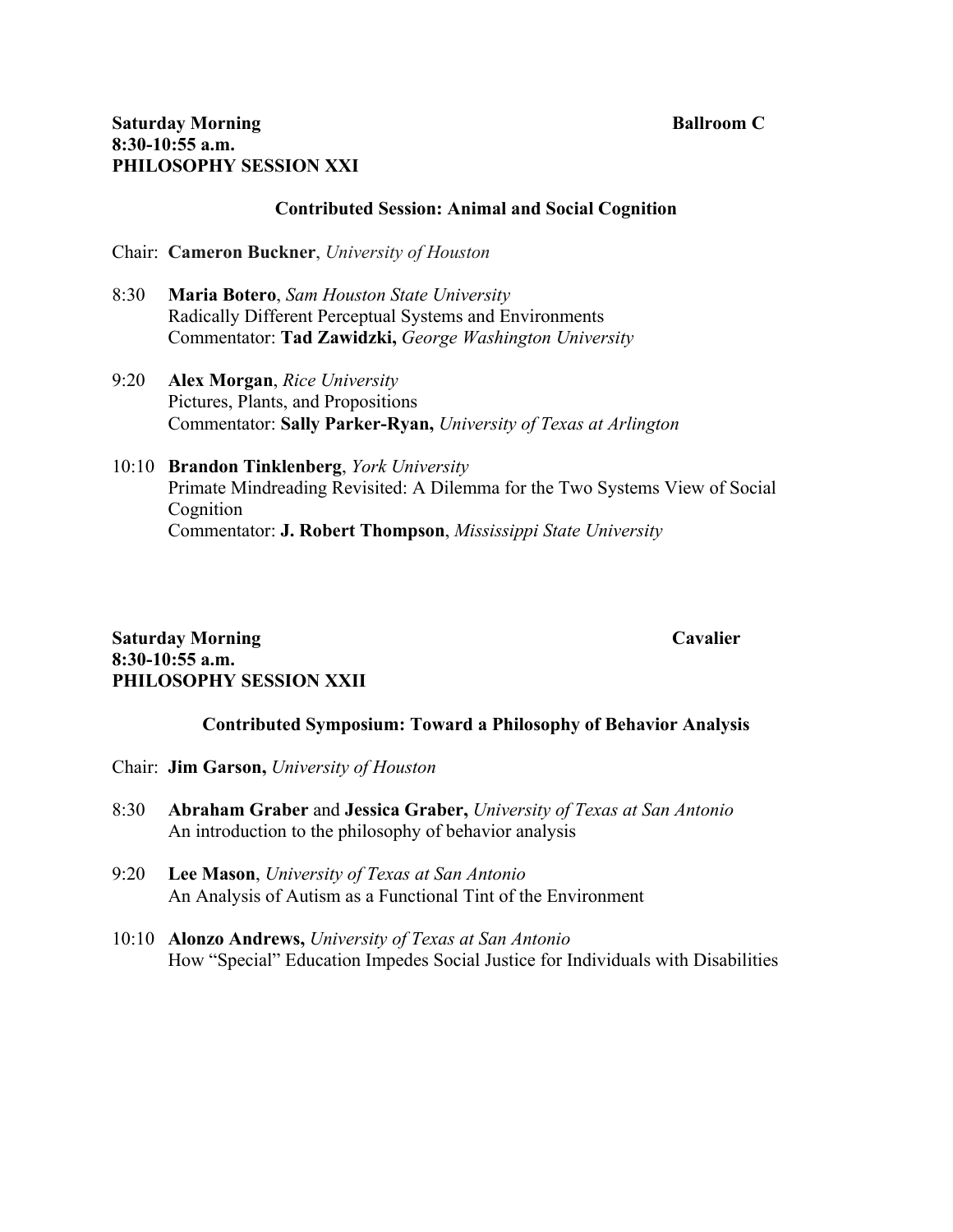### **PSYCHOLOGY**

### **Saturday Morning Patio 8:20-9:40 a.m. PSYCHOLOGY SESSION IX**

### **Contributed Session: Cognition III**

- Chair: **Karin Machluf**, *Pennsylvania State University*
- 8:20 **Stephanie Kazanas**, *Tennessee Technological University* Adaptive Memory: Investigating the Elaborative Encoding Hypothesis with the Alternative Uses Task
- 8:40 **Karin Machluf**, *Pennsylvania State University* Infant Faces Cue Attention in Visual Search Among Adult Face Distractors
- 9:00 **Malin Lilley\***, **Amber de Vere**, and **Lucas Keefer**, *The University of Southern Mississippi* The Effects of Perceiving a Smiling Animal on Human's Helping Behavior *\*Recipient of a Graduate Student Travel Award*
- 9:20 **Ivan Carbajal**, *University of North Texas* Hearts of Larks: Circadian Mismatch and Effort Intensity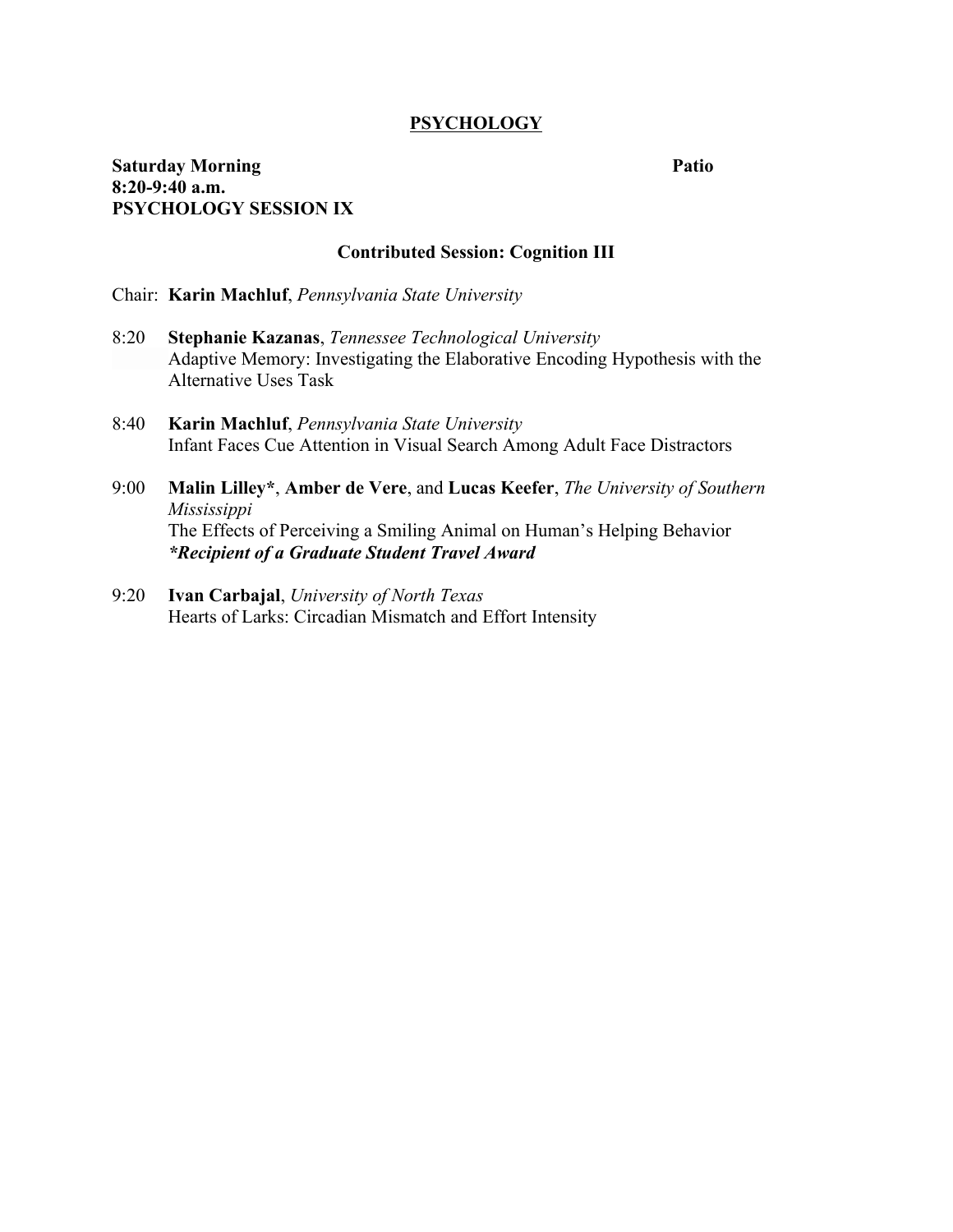### **Contributed Session: Cognition IV**

### Chair: **Bonnie M. Perdue**, *Agnes Scott College*

- 8:20 **Andrew J. Kelly**, *Georgia Gwinnett College*, **Audrey E. Parrish,** *The Citadel*, **Bonnie M. Perdue**, *Agnes Scott College*, and **Michael J. Beran**, *Georgia State University* The Impact of Focality and Task Difficulty on Prospective Memory in Preschool Children
- 8:40 **Bonnie M. Perdue** and **Abigail A. Camden**, *Agnes Scott College*, **Andrew J. Kelly**, *Georgia Gwinnett College*, **Melany Love** and **Michael J. Beran**, *Georgia State University* Repeated Testing in Children: An Analysis of Variables Influencing Habitual Prospective Memory
- 9:00 **Anthony Ryals**, **Connor L. Mckee**, **Paola Tirado**, **Justin M. Litvin**, and **Ivan Carbajal**, *University of North Texas* Evidence for Individual Differences in Emotionally-Driven Pupillary Reactivity
- 9:20 **Alan M. Daniel**, *Texas A&M University - San Antonio* Sign-tracking and Goal-tracking in Reward Downshifts: Measurement Matters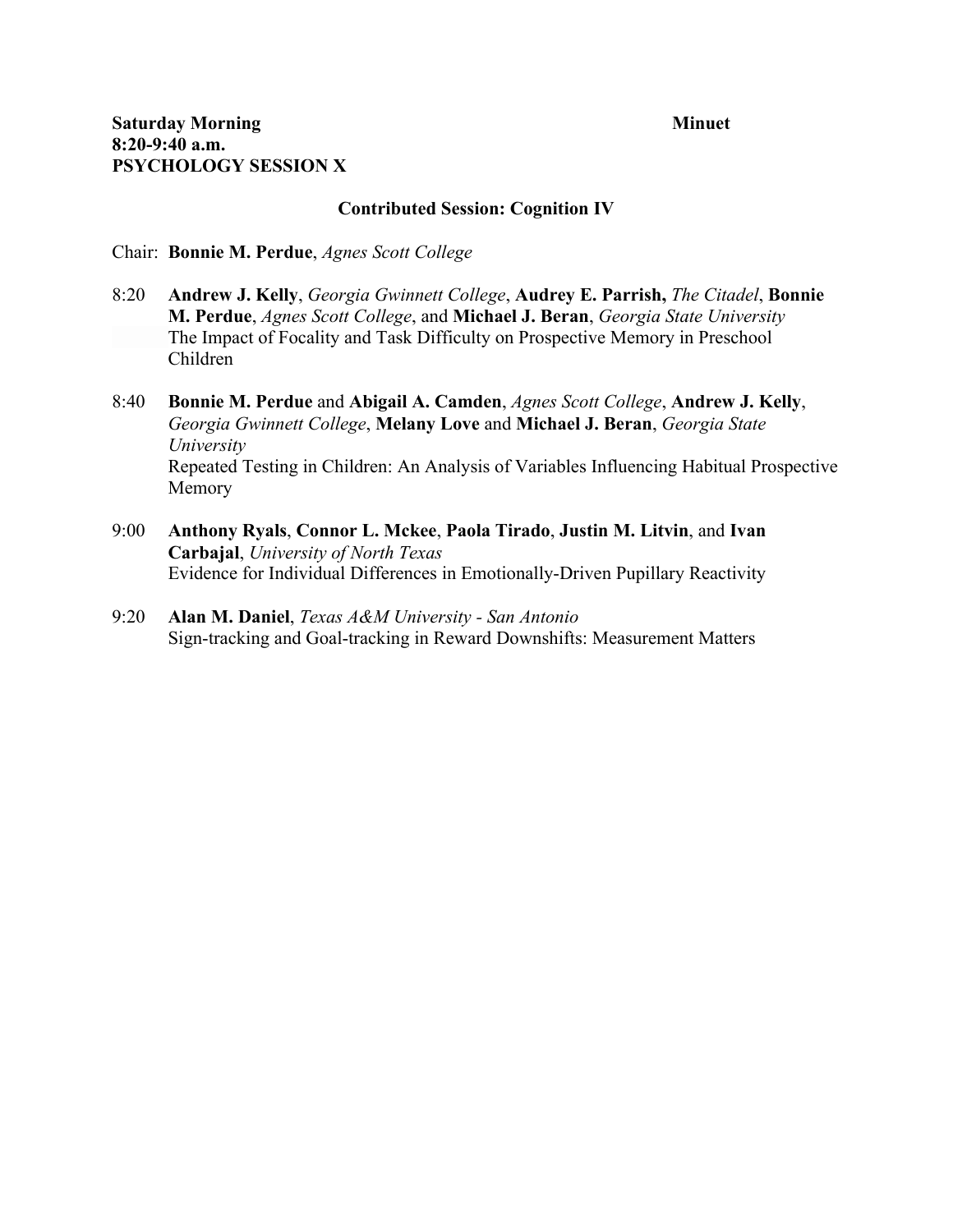### **Invited Speaker**

Chair: **P. Douglas Sellers II,** *Pennsylvania State University*

## **Ryne Sherman**

*Texas Tech University*

**Situations**

**Saturday Morning Ballroom A 11:00 – 12:00 JOINT SESSION III**

**Invited Live Podcast!**

Chair: **Josh Weisberg,** *University of Houston*

## **Very Bad Wizards:**

**A philosopher and a psychologist ponder human morality**

**Tamler Sommers** *University of Houston*

**David Pizarro** *Cornell University*

Special guest: **Shaun Nichols**, *University of Arizona*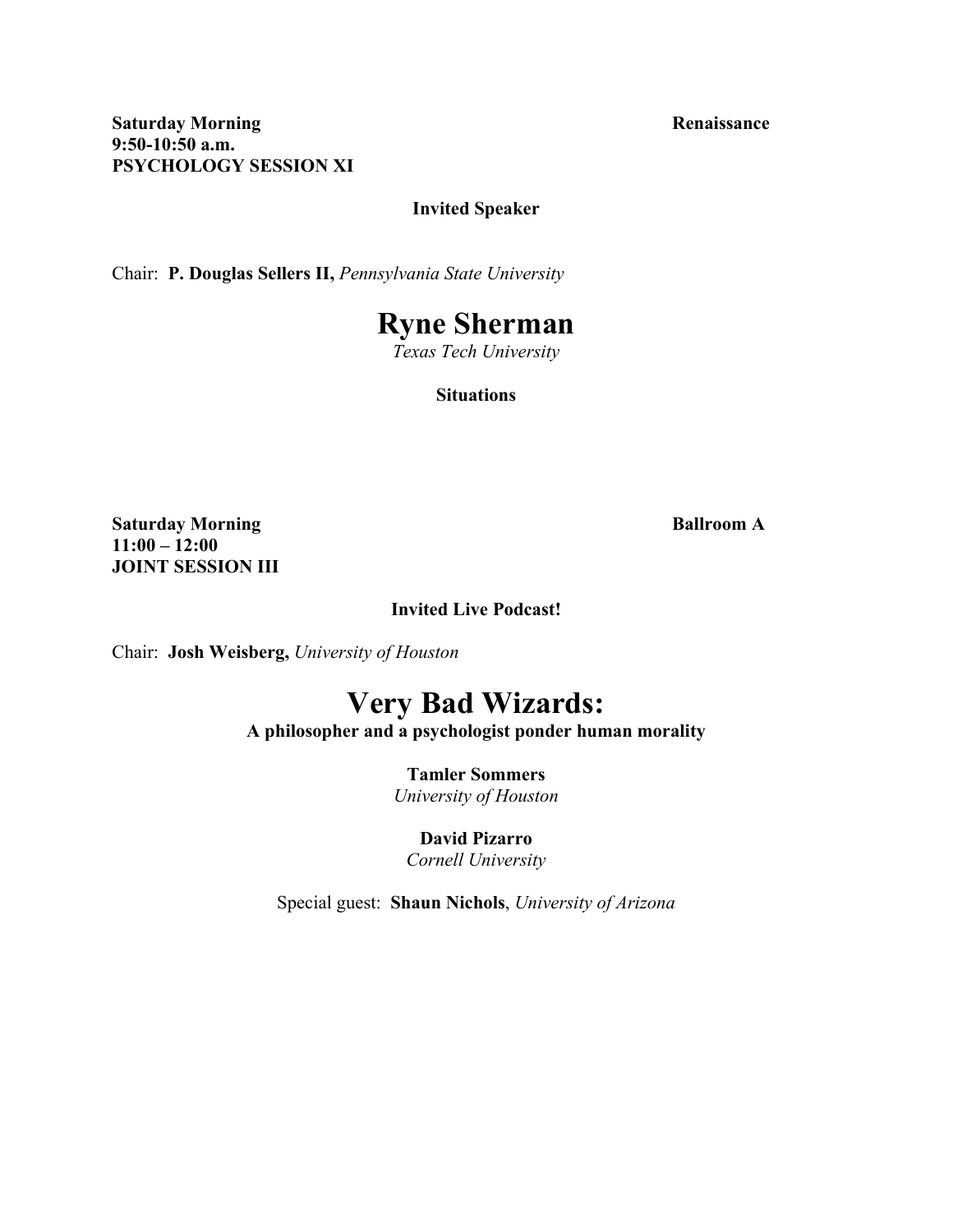**1:30-2:30 p.m. JOINT SESSION IV**

### **PRESIDENT'S INVITED ADDRESS**

Chair: **Anne Cleary,** *Colorado State University*

## **Alan Brown**

*Southern Methodist University*

**May I Borrow Your Life? On Second Thought, I'll Edit My Own**

**Saturday Afternoon 2:35 – 3:35 p.m. JOINT SESSION V**

### **BUSINESS MEETING**

The Council of the **Southern Society for Philosophy and Psychology** acknowledges with gratitude the work of the members of the 2018 program committees and the referees listed below for their service to the Society:

*Philosophy Program,* **Josh Weisberg, chair;** Kenneth Williford, Sarah Robins, Zoe Jenkin, Marcus Arvan, Cameron Buckner, Bartek Chomanski, Amy Kind, Tad Zawidzki, Tamler Sommers, Timothy Jacobs, Steven Morris, Myrto Mylopoulos, Anon Chasid, Pete Mandik, Justin Coates, Michael Roche, Alison Springle, Emil Badici, Dong An, Dzintra Ullis, Michael Dacey, Katia Samoilova, Joseph Neisser, Alex Morgan, Samuel Clarke, Brandon Tinklenberg, Bruce Rushing, Paul Carron, Greyson Abid, Chase Wrenn, Eric Peterson, Timothy Butzer, Michael Brent, Jake Quilty-Dunn, Matthew Katz, Andrei Marasoiu, Armin Schulz, Gui Oliveira, Robert Howell, Dimitria Gatzia.

*Psychology Program*, **P. Douglas Sellers II, chair;** Anne Cleary, Lisa Heimbauer, David Washburn, Bennett Schwartz, Bonnie Perdue, KC Kalmbach, Debra Sue Pate, Karin Machluf, Julia Haas, and Hajime Otani.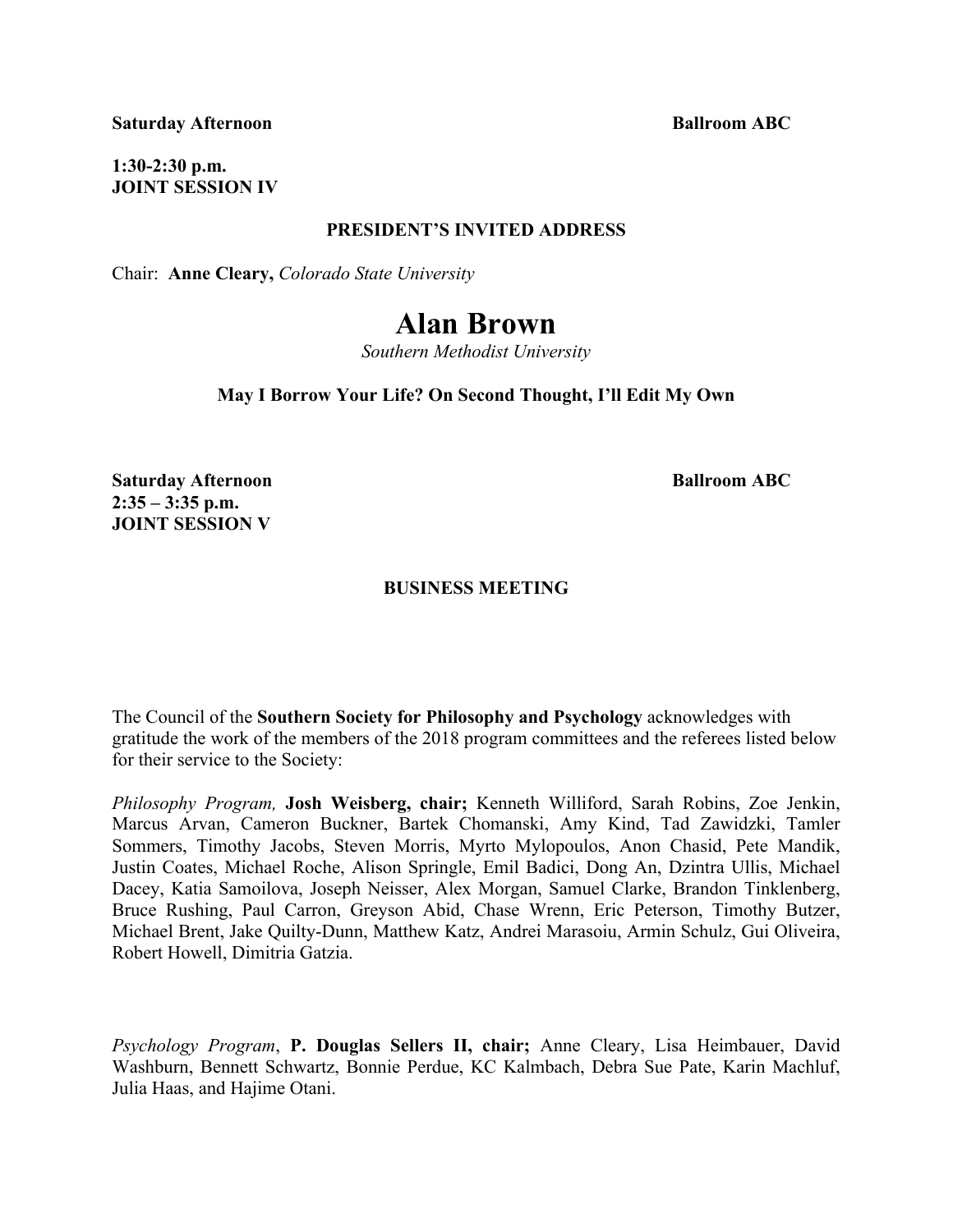### **Griffith and Junior Award Recipients**

Each year the Southern Society for Philosophy and Psychology presents the Richard M. Griffith Memorial Award for papers of greatest excellence, one in philosophy and one in psychology, presented at the annual meeting. Those who have received the Ph.D. during the past five years or who are Ph.D. candidates are eligible to compete for these awards. Prior to 1970, the Society presented Junior Awards. In 1970, the award was referred to as the Richard M. Griffith Memorial Junior Award, because the Richard M. Griffith Foundation provided funds for the award. Since 1971, the award has been called the Richard M. Griffith Memorial Award. The award winners since 1958 have been identified.

| <b>YEAR</b>  | PHILOSOPHY                                                             | PSYCHOLOGY                                                                        |
|--------------|------------------------------------------------------------------------|-----------------------------------------------------------------------------------|
| 1958         | Joseph Margolis, Univ. of South Carolina                               | Warren Willingham, US Naval School of Aviation Medicine                           |
| 1959         | William Thomas Blackstone, Univ. of Florida                            | Afred E. Kuenzli, Southern Illinois Univ.                                         |
| 1960         | William Thomas Blackstone, Univ. of Florida                            | Daniel Smersh Lordahl, Washington Univ.                                           |
| 1961         | William Thomas Blackstone, Univ. of Florida                            | Dempsey F. Pennington, Univ. of Alabama                                           |
| 1962         | Donald W. Sherburne, Vanderbilt Univ.                                  | W. W. Dawson, US Army Medical Research Laboratory                                 |
| 1963         | <b>Richard A. Smyth</b> , Univ. of North Carolina                      | <b>Leonard E. Jarrad</b> , Washington and Lee Univ.                               |
| 1964         | <b>John T. Wilcox</b> , <i>Emory Univ.</i>                             | <b>Vesta C. Skees</b> , Univ. of Louisville                                       |
| 1965         | Edward M. Galligan, Univ. of North Carolina                            | William P. Paré, Boston College                                                   |
| 1966         | Don Ihde, Southern Illinois Univ.                                      | Norman R. Remley, Univ. of Florida                                                |
| 1967         | George B. Thomas, Univ. of Virginia                                    | Henry B. van Twyver, Univ. of Florida                                             |
| 1968         | Robert L. Arrington, Georgia State Univ.                               | Phillip R. Costanzo, Univ. of Florida                                             |
|              |                                                                        | <b>Thomas K. Hearn, Jr., College of William and Mary</b>                          |
| 1969         | <b>James F. Harris</b> , Univ. of Georgia                              | Virgil V. McKenna, College of William and Mary                                    |
|              | John Beversluis, Emory Univ.                                           | <b>Ben B. Morgan, Jr.</b> , Univ. of Louisville                                   |
| 1970         | Richard D. Parry, Agnes Scott College                                  | Malcolm W. Huckabee, Univ. of Southern Mississippi                                |
| 1971         | Edward S. Shirley, Louisiana State Univ.                               | George W. Menzer, Univ. of Louisville                                             |
| 1972         | Allen Gibbons, East Carolina Univ.                                     | L. James Shapiro, Univ. of Manitoba                                               |
| 1973         | Alan E. Fuchs, College of William and Mary                             | G. Rufus Sessions, Walter Reed Army Institute Research                            |
| 1974         | Roger J. Sullivan, Univ. of South Carolina                             | Mary Ellen O'C. Chernovetz, Univ. of Tulsa                                        |
| 1975         | Paul Tibbets, Univ. of Dayton                                          | Frank Holly, U.S. Army Aeromedical Research                                       |
| 1976         | George Graham, Univ. of Alabama-Birmingham                             | Louis M. Proenza, Univ. of Georgia                                                |
| 1977         | Gerald W. Casenave, Vanderbilt Univ.                                   | <b>Mary G. Boyd</b> , College of Charleston                                       |
| 1978         | <b>Jeffrey Tlumak</b> , <i>Vanderbilt Univ.</i>                        | Gerald P. Kreuger, Fort Rucker & Johns Hopkins Univ.                              |
| 1979<br>1980 | H. Scott Hestevold, Univ. of Alabama                                   | Richard A. Burns, Georgia Southwestern College                                    |
| 1981         | Mark C. Overvold, Virginia Commonwealth Univ.                          | Sarah McLeod Miller, Univ. of Virginia<br>Sara Stokes Benzel, Georgia State Univ. |
| 1982         | Peter J. Markie, Univ. of Missouri<br>Alfred L. Mele, Davidson College | Michale N. O'Malley, Univ. of Colorado                                            |
| 1983         | Judith Andre, Old Dominion Univ.                                       | Lynn Percival, Naval Aerospace Medical Research Lab.                              |
| 1984         | David N. James, Longwood College                                       | Douglas E. Landon, Army Aeromedical Research Lab.                                 |
| 1985         | Dorothy Coleman, Bowdoin College                                       | Michael D. Chafetz, Tulane Univ.                                                  |
| 1986         | Michael P. Smith, Davidson College                                     |                                                                                   |
| 1987         | Richard McCarty, East Carolina Univ.                                   | Carol S. Holding, Univ. of Louisville                                             |
| 1988         | <b>James Robert Peters</b> , Univ. of the South                        | Mark W. Scerbo, AT&T Systems                                                      |
| 1989         | Lila Luce, Univ. of Alabama-Birmingham                                 |                                                                                   |
| 1990         | Piers Rawling, Univ. of Georgia                                        | Mary Lynne Dittmar, Univ. of Alabama-Huntsville                                   |
| 1991         | Kirk Ludwig, Univ. of Florida                                          | Kelly Gurley Lambert, Randolph-Macon College                                      |
| 1992         | <b>Robert Wilson, Cornell Univ.</b>                                    | <b>Wendy A. Rogers, Memphis State Univ.</b>                                       |
| 1993         | Victoria McGeer, Vanderbilt Univ.                                      | David A. Washburn, Georgia State Univ.                                            |
| 1994         | <b>Paul Davies</b> , Univ. of North Carolina                           | Nick Haslam, New School for Social Research                                       |
| 1995         | Steven Hales, Univ. of Bloomsburg                                      | Alfred Witkofsky, College of Charleston                                           |
| 1996         | Claire Elise Katz, Univ. of Memphis                                    | Cecilia M. Acocella, Washington College                                           |
| 1997         | Seth Holtzman, Murray State Univ.                                      | Leslee K. Pollina, Southeast Missouri State Univ.                                 |
| 1998         | Michael P. Lynch, Univ. of Mississippi                                 | Harold H. Greene, CERT at Morris Brown College                                    |
| 1999         | Jonathan A. Waskan, Washington Univ., St. Louis                        | Michael J. Beran, Georgia State Univ.                                             |
| 2000         | Jennifer McKitrick, Univ. of Alabama-Birmingham                        | Thomas J. Capo, Auburn Univ.                                                      |
| 2001         | David Shoemaker, California State U.- Northridge                       | John Paul Mindam Beckman Institute, Univ. of Illinois                             |
| 2002         | Thomas W. Polger, Univ. of Cincinnati                                  | Samuel Fernandez-Carriba, Georgia State Univ.                                     |
| 2003         | Chase B. Wrenn, Univ. of Alabama                                       | Claudio Cantalupo, Georgia State Univ.                                            |
| 2004         | Alan Coates, Vanderbilt Univ.                                          | William S. Helton, Wilmington College                                             |
| 2005         | John Collins, East Carolina Univ.                                      | Dawn Morales, Univ. of Pennsylvania                                               |
| 2006         | Andrea Scarantino, Georgia State Univ.                                 | Lauren A. Taglialatela, <i>Emory Univ.</i>                                        |
| 2007         | <b>Max Deutsch</b> , East Carolina Univ.                               |                                                                                   |
| 2008         | <b>Steven Todd, Univ. of Connecticut</b>                               |                                                                                   |
| 2009         | Justin Tiehen, Univ. of Puget Sound                                    | <b>Joshua Redford</b> , <i>Univ. of Buffalo, SUNY</i>                             |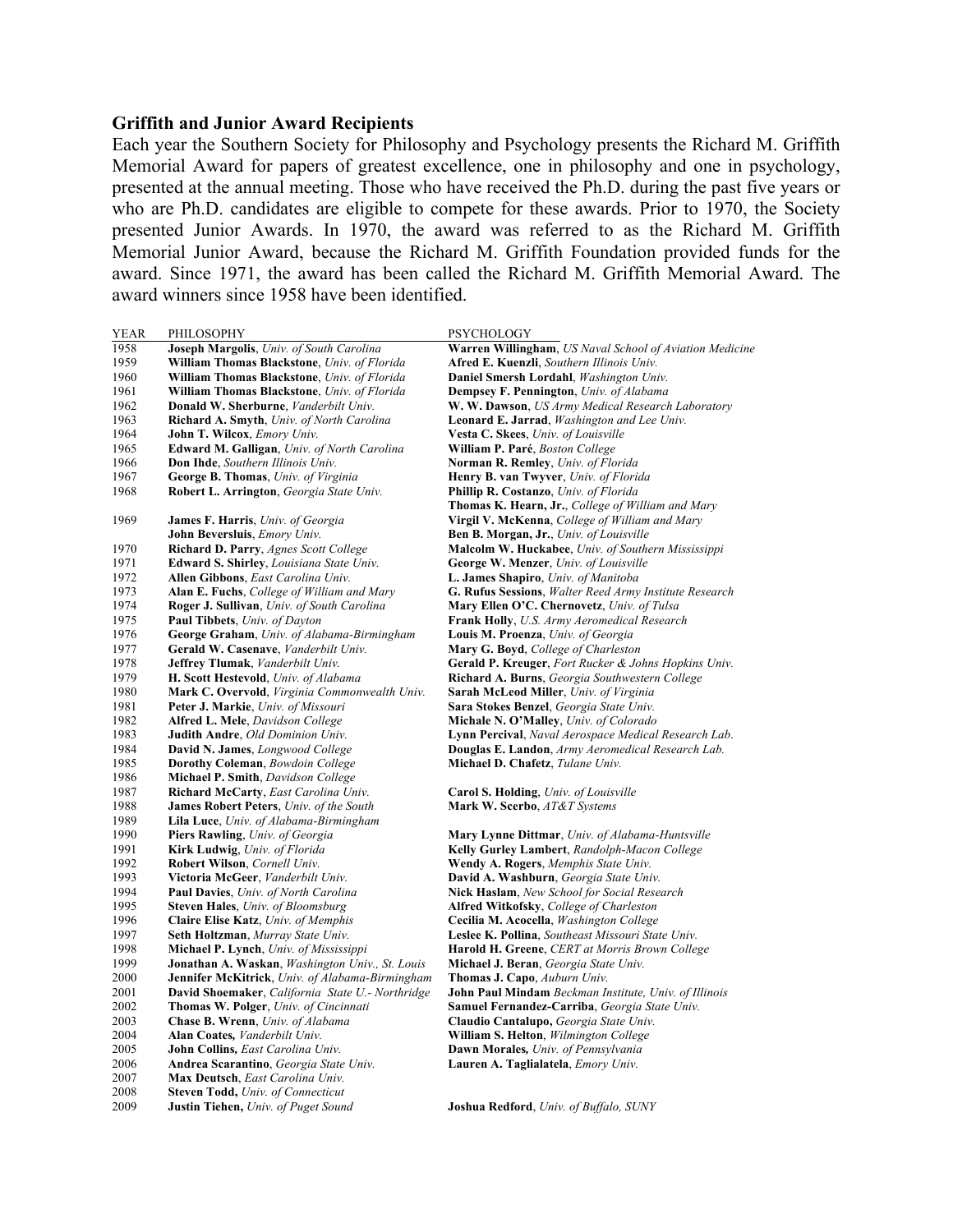- 2010 **Corey Maley**, *Princeton Univ.*<br>
2011 **Corey Maley**, *Princeton Univ.*<br>
2012 **Myrto Mylopoulos**, *CUNY Graduate Center*
- 
- 
- 
- 
- 
- 

 **Theodore Bach,** *Univ. of Connecticut* **Justin J. Couchman,** *Univ. of Buffalo, SUNY* **Myrto Mylopoulos**, *CUNY Graduate Center* **Matthew G. Wisniewski**, *Univ. of Buffalo, SUNY* **Paul Carron**, *Baylor Univ.* **Bonnie Perdue**, *Georgia State Univ.* **Shannon Spaulding**, *Oklahoma State Univ.* **Reggie Paxton Gazes**, *Zoo Atlanta* **Michael Roche,** *Mississippi State Univ.* **Andrew Kelly,** *Georgia Gwinnett College* **Cameron Buckner**, *Univ. of Houston* **Charles Van Stockum, Jr.,** *Univ. of Louisville* **Danielle Wylie***, Mississippi State Univ.* **Alexandria C. Zakrzewski,** *Univ. of Richmond*

| Year<br>President<br>Meeting<br>1904<br>J. Mark Baldwin<br>1<br>2<br>1906<br>J. Mark Baldwin<br>3<br>1908<br>J. Mark Baldwin<br>4<br>1909<br>J. MacBride Sterrett<br>5<br>1910<br>Albert Lefevre<br>6<br>1911<br>Edward F. Buchner<br>7<br>1912<br>Shepherd Ivory Franz<br>8<br>1913<br>Robert Morris Ogden<br>9<br>1914<br>H. J. Pearce<br>10<br>1915<br>John B. Watson<br>11<br>J. C. Barnes<br>1916<br>12<br>1917<br>David Spence Hill<br>13<br>1918<br>E. K. Strong. Jr.<br>1919<br>E. K. Strong, Jr.<br>14<br>15<br>1920<br>Knight Dunlap<br>16<br>1921<br>John M. Fletcher<br>17<br>1922<br>Joseph Peterson<br>18<br>H. C. Sanborn<br>1923<br>19<br>1924<br><b>Buford Johnson</b><br>20<br>1925<br>J. F. Dashiell<br>1926<br>J. B. Miner<br>21<br>1927<br>A. S. Edwards<br>22<br>1928<br>23<br>Josiah Morse<br>24<br>1929<br>L. R. Geissler<br>Max F. Meyer<br>25<br>1930<br>26<br>1931<br>Ethel Bowman<br>27<br>1932<br>H. M. Johnson<br>Anna Forbes Liddell<br>28<br>1933<br>29<br>1934<br>Roy M. Dorcus<br>30<br>1935<br>John F. Winter<br>31<br>Albert G. A. Balz<br>1936<br>32<br>1937<br>Lyle H. Lanier<br>33<br>1938<br>Marten Hoor<br>34<br>1939<br>Frank A. Geldard<br>35<br>Marjorie S. Harris<br>1940<br>36<br>1941<br>John Paul Nafe<br>37<br>1942<br>Fritz Marti<br>Christian Paul Heinlein<br>38<br>1946<br>39<br>1947<br>Peter A. Carmichael<br>40<br>1948<br>B. von Haller Gilmer<br>Harold N. Lee<br>41<br>1949<br>42<br>1950<br>Elizabeth Duffy<br>43<br>1951<br>Lewis M Hammond<br>44<br>1952<br>John B. Wolfe<br>45<br>1953<br>Willis Moore<br>46<br>1954<br>Karl M. Dallenbach<br>47<br>1955<br>Charles A. Baylis<br>1956<br>Marion E. Bunch<br>48<br>William S. Weedon<br>49<br>1957<br>50<br>1958<br>Richard H. Henneman<br>51<br>1959<br>Lewis E. Hahn<br>Wilse B. Webb<br>52<br>1960<br>53<br>1961<br>Rubin Gotesky<br>54<br>1962<br>William M. Hinton<br>55<br>1963<br>Leroy F. Loemker<br>56<br>1964<br>Dan R. Kenshalo<br>57<br>1965<br>Charles Hartshorne<br>58<br>Leland E. Thune<br>1966<br>Edward C. Ballard<br>59<br>1967<br>60<br>1968<br>Earl A. Alluisi<br>1969<br>E. M. Adams<br>61<br>62<br>1970<br>Malcolm D. Arnoult<br>Dwight Van de Vate, Jr<br>1971<br>63<br>1972<br>64<br>Stanley B. Williams<br>65<br>1973<br>Douglas Browning<br>1974<br>Lelon J. Peacock<br>66<br>67<br>1975<br>William I. Blackstone<br>Clyde E. Noble<br>68<br>1976<br>69<br>Andrew J. Reck<br>1977<br>70<br>1978<br>H. D. Kimmel<br>71<br>1979<br>Donald W. Sherburne<br>Ina McD. Bilodeau<br>72<br>1980<br>73<br>L. B. Cebik<br>1981<br>74<br>Arthur L. Irion<br>1982<br>Donald S. Lee<br>75<br>1983<br>76<br>1984<br>Arthur J. Riopelle<br>77<br>Rem B. Edwards<br>1985 | Past SSPP Officers |  |  |
|---------------------------------------------------------------------------------------------------------------------------------------------------------------------------------------------------------------------------------------------------------------------------------------------------------------------------------------------------------------------------------------------------------------------------------------------------------------------------------------------------------------------------------------------------------------------------------------------------------------------------------------------------------------------------------------------------------------------------------------------------------------------------------------------------------------------------------------------------------------------------------------------------------------------------------------------------------------------------------------------------------------------------------------------------------------------------------------------------------------------------------------------------------------------------------------------------------------------------------------------------------------------------------------------------------------------------------------------------------------------------------------------------------------------------------------------------------------------------------------------------------------------------------------------------------------------------------------------------------------------------------------------------------------------------------------------------------------------------------------------------------------------------------------------------------------------------------------------------------------------------------------------------------------------------------------------------------------------------------------------------------------------------------------------------------------------------------------------------------------------------------------------------------------------------------------------------------------------------------------------------------------------------------------------------------------------------------------------------------------------------------------------------------------------------------------------------------------------------------------------------------------------------------------------------------------------------------------------------------------------------------------------------------------------------------------------------|--------------------|--|--|
|                                                                                                                                                                                                                                                                                                                                                                                                                                                                                                                                                                                                                                                                                                                                                                                                                                                                                                                                                                                                                                                                                                                                                                                                                                                                                                                                                                                                                                                                                                                                                                                                                                                                                                                                                                                                                                                                                                                                                                                                                                                                                                                                                                                                                                                                                                                                                                                                                                                                                                                                                                                                                                                                                                   | I. President       |  |  |
|                                                                                                                                                                                                                                                                                                                                                                                                                                                                                                                                                                                                                                                                                                                                                                                                                                                                                                                                                                                                                                                                                                                                                                                                                                                                                                                                                                                                                                                                                                                                                                                                                                                                                                                                                                                                                                                                                                                                                                                                                                                                                                                                                                                                                                                                                                                                                                                                                                                                                                                                                                                                                                                                                                   |                    |  |  |
|                                                                                                                                                                                                                                                                                                                                                                                                                                                                                                                                                                                                                                                                                                                                                                                                                                                                                                                                                                                                                                                                                                                                                                                                                                                                                                                                                                                                                                                                                                                                                                                                                                                                                                                                                                                                                                                                                                                                                                                                                                                                                                                                                                                                                                                                                                                                                                                                                                                                                                                                                                                                                                                                                                   |                    |  |  |
|                                                                                                                                                                                                                                                                                                                                                                                                                                                                                                                                                                                                                                                                                                                                                                                                                                                                                                                                                                                                                                                                                                                                                                                                                                                                                                                                                                                                                                                                                                                                                                                                                                                                                                                                                                                                                                                                                                                                                                                                                                                                                                                                                                                                                                                                                                                                                                                                                                                                                                                                                                                                                                                                                                   |                    |  |  |
|                                                                                                                                                                                                                                                                                                                                                                                                                                                                                                                                                                                                                                                                                                                                                                                                                                                                                                                                                                                                                                                                                                                                                                                                                                                                                                                                                                                                                                                                                                                                                                                                                                                                                                                                                                                                                                                                                                                                                                                                                                                                                                                                                                                                                                                                                                                                                                                                                                                                                                                                                                                                                                                                                                   |                    |  |  |
|                                                                                                                                                                                                                                                                                                                                                                                                                                                                                                                                                                                                                                                                                                                                                                                                                                                                                                                                                                                                                                                                                                                                                                                                                                                                                                                                                                                                                                                                                                                                                                                                                                                                                                                                                                                                                                                                                                                                                                                                                                                                                                                                                                                                                                                                                                                                                                                                                                                                                                                                                                                                                                                                                                   |                    |  |  |
|                                                                                                                                                                                                                                                                                                                                                                                                                                                                                                                                                                                                                                                                                                                                                                                                                                                                                                                                                                                                                                                                                                                                                                                                                                                                                                                                                                                                                                                                                                                                                                                                                                                                                                                                                                                                                                                                                                                                                                                                                                                                                                                                                                                                                                                                                                                                                                                                                                                                                                                                                                                                                                                                                                   |                    |  |  |
|                                                                                                                                                                                                                                                                                                                                                                                                                                                                                                                                                                                                                                                                                                                                                                                                                                                                                                                                                                                                                                                                                                                                                                                                                                                                                                                                                                                                                                                                                                                                                                                                                                                                                                                                                                                                                                                                                                                                                                                                                                                                                                                                                                                                                                                                                                                                                                                                                                                                                                                                                                                                                                                                                                   |                    |  |  |
|                                                                                                                                                                                                                                                                                                                                                                                                                                                                                                                                                                                                                                                                                                                                                                                                                                                                                                                                                                                                                                                                                                                                                                                                                                                                                                                                                                                                                                                                                                                                                                                                                                                                                                                                                                                                                                                                                                                                                                                                                                                                                                                                                                                                                                                                                                                                                                                                                                                                                                                                                                                                                                                                                                   |                    |  |  |
|                                                                                                                                                                                                                                                                                                                                                                                                                                                                                                                                                                                                                                                                                                                                                                                                                                                                                                                                                                                                                                                                                                                                                                                                                                                                                                                                                                                                                                                                                                                                                                                                                                                                                                                                                                                                                                                                                                                                                                                                                                                                                                                                                                                                                                                                                                                                                                                                                                                                                                                                                                                                                                                                                                   |                    |  |  |
|                                                                                                                                                                                                                                                                                                                                                                                                                                                                                                                                                                                                                                                                                                                                                                                                                                                                                                                                                                                                                                                                                                                                                                                                                                                                                                                                                                                                                                                                                                                                                                                                                                                                                                                                                                                                                                                                                                                                                                                                                                                                                                                                                                                                                                                                                                                                                                                                                                                                                                                                                                                                                                                                                                   |                    |  |  |
|                                                                                                                                                                                                                                                                                                                                                                                                                                                                                                                                                                                                                                                                                                                                                                                                                                                                                                                                                                                                                                                                                                                                                                                                                                                                                                                                                                                                                                                                                                                                                                                                                                                                                                                                                                                                                                                                                                                                                                                                                                                                                                                                                                                                                                                                                                                                                                                                                                                                                                                                                                                                                                                                                                   |                    |  |  |
|                                                                                                                                                                                                                                                                                                                                                                                                                                                                                                                                                                                                                                                                                                                                                                                                                                                                                                                                                                                                                                                                                                                                                                                                                                                                                                                                                                                                                                                                                                                                                                                                                                                                                                                                                                                                                                                                                                                                                                                                                                                                                                                                                                                                                                                                                                                                                                                                                                                                                                                                                                                                                                                                                                   |                    |  |  |
|                                                                                                                                                                                                                                                                                                                                                                                                                                                                                                                                                                                                                                                                                                                                                                                                                                                                                                                                                                                                                                                                                                                                                                                                                                                                                                                                                                                                                                                                                                                                                                                                                                                                                                                                                                                                                                                                                                                                                                                                                                                                                                                                                                                                                                                                                                                                                                                                                                                                                                                                                                                                                                                                                                   |                    |  |  |
|                                                                                                                                                                                                                                                                                                                                                                                                                                                                                                                                                                                                                                                                                                                                                                                                                                                                                                                                                                                                                                                                                                                                                                                                                                                                                                                                                                                                                                                                                                                                                                                                                                                                                                                                                                                                                                                                                                                                                                                                                                                                                                                                                                                                                                                                                                                                                                                                                                                                                                                                                                                                                                                                                                   |                    |  |  |
|                                                                                                                                                                                                                                                                                                                                                                                                                                                                                                                                                                                                                                                                                                                                                                                                                                                                                                                                                                                                                                                                                                                                                                                                                                                                                                                                                                                                                                                                                                                                                                                                                                                                                                                                                                                                                                                                                                                                                                                                                                                                                                                                                                                                                                                                                                                                                                                                                                                                                                                                                                                                                                                                                                   |                    |  |  |
|                                                                                                                                                                                                                                                                                                                                                                                                                                                                                                                                                                                                                                                                                                                                                                                                                                                                                                                                                                                                                                                                                                                                                                                                                                                                                                                                                                                                                                                                                                                                                                                                                                                                                                                                                                                                                                                                                                                                                                                                                                                                                                                                                                                                                                                                                                                                                                                                                                                                                                                                                                                                                                                                                                   |                    |  |  |
|                                                                                                                                                                                                                                                                                                                                                                                                                                                                                                                                                                                                                                                                                                                                                                                                                                                                                                                                                                                                                                                                                                                                                                                                                                                                                                                                                                                                                                                                                                                                                                                                                                                                                                                                                                                                                                                                                                                                                                                                                                                                                                                                                                                                                                                                                                                                                                                                                                                                                                                                                                                                                                                                                                   |                    |  |  |
|                                                                                                                                                                                                                                                                                                                                                                                                                                                                                                                                                                                                                                                                                                                                                                                                                                                                                                                                                                                                                                                                                                                                                                                                                                                                                                                                                                                                                                                                                                                                                                                                                                                                                                                                                                                                                                                                                                                                                                                                                                                                                                                                                                                                                                                                                                                                                                                                                                                                                                                                                                                                                                                                                                   |                    |  |  |
|                                                                                                                                                                                                                                                                                                                                                                                                                                                                                                                                                                                                                                                                                                                                                                                                                                                                                                                                                                                                                                                                                                                                                                                                                                                                                                                                                                                                                                                                                                                                                                                                                                                                                                                                                                                                                                                                                                                                                                                                                                                                                                                                                                                                                                                                                                                                                                                                                                                                                                                                                                                                                                                                                                   |                    |  |  |
|                                                                                                                                                                                                                                                                                                                                                                                                                                                                                                                                                                                                                                                                                                                                                                                                                                                                                                                                                                                                                                                                                                                                                                                                                                                                                                                                                                                                                                                                                                                                                                                                                                                                                                                                                                                                                                                                                                                                                                                                                                                                                                                                                                                                                                                                                                                                                                                                                                                                                                                                                                                                                                                                                                   |                    |  |  |
|                                                                                                                                                                                                                                                                                                                                                                                                                                                                                                                                                                                                                                                                                                                                                                                                                                                                                                                                                                                                                                                                                                                                                                                                                                                                                                                                                                                                                                                                                                                                                                                                                                                                                                                                                                                                                                                                                                                                                                                                                                                                                                                                                                                                                                                                                                                                                                                                                                                                                                                                                                                                                                                                                                   |                    |  |  |
|                                                                                                                                                                                                                                                                                                                                                                                                                                                                                                                                                                                                                                                                                                                                                                                                                                                                                                                                                                                                                                                                                                                                                                                                                                                                                                                                                                                                                                                                                                                                                                                                                                                                                                                                                                                                                                                                                                                                                                                                                                                                                                                                                                                                                                                                                                                                                                                                                                                                                                                                                                                                                                                                                                   |                    |  |  |
|                                                                                                                                                                                                                                                                                                                                                                                                                                                                                                                                                                                                                                                                                                                                                                                                                                                                                                                                                                                                                                                                                                                                                                                                                                                                                                                                                                                                                                                                                                                                                                                                                                                                                                                                                                                                                                                                                                                                                                                                                                                                                                                                                                                                                                                                                                                                                                                                                                                                                                                                                                                                                                                                                                   |                    |  |  |
|                                                                                                                                                                                                                                                                                                                                                                                                                                                                                                                                                                                                                                                                                                                                                                                                                                                                                                                                                                                                                                                                                                                                                                                                                                                                                                                                                                                                                                                                                                                                                                                                                                                                                                                                                                                                                                                                                                                                                                                                                                                                                                                                                                                                                                                                                                                                                                                                                                                                                                                                                                                                                                                                                                   |                    |  |  |
|                                                                                                                                                                                                                                                                                                                                                                                                                                                                                                                                                                                                                                                                                                                                                                                                                                                                                                                                                                                                                                                                                                                                                                                                                                                                                                                                                                                                                                                                                                                                                                                                                                                                                                                                                                                                                                                                                                                                                                                                                                                                                                                                                                                                                                                                                                                                                                                                                                                                                                                                                                                                                                                                                                   |                    |  |  |
|                                                                                                                                                                                                                                                                                                                                                                                                                                                                                                                                                                                                                                                                                                                                                                                                                                                                                                                                                                                                                                                                                                                                                                                                                                                                                                                                                                                                                                                                                                                                                                                                                                                                                                                                                                                                                                                                                                                                                                                                                                                                                                                                                                                                                                                                                                                                                                                                                                                                                                                                                                                                                                                                                                   |                    |  |  |
|                                                                                                                                                                                                                                                                                                                                                                                                                                                                                                                                                                                                                                                                                                                                                                                                                                                                                                                                                                                                                                                                                                                                                                                                                                                                                                                                                                                                                                                                                                                                                                                                                                                                                                                                                                                                                                                                                                                                                                                                                                                                                                                                                                                                                                                                                                                                                                                                                                                                                                                                                                                                                                                                                                   |                    |  |  |
|                                                                                                                                                                                                                                                                                                                                                                                                                                                                                                                                                                                                                                                                                                                                                                                                                                                                                                                                                                                                                                                                                                                                                                                                                                                                                                                                                                                                                                                                                                                                                                                                                                                                                                                                                                                                                                                                                                                                                                                                                                                                                                                                                                                                                                                                                                                                                                                                                                                                                                                                                                                                                                                                                                   |                    |  |  |
|                                                                                                                                                                                                                                                                                                                                                                                                                                                                                                                                                                                                                                                                                                                                                                                                                                                                                                                                                                                                                                                                                                                                                                                                                                                                                                                                                                                                                                                                                                                                                                                                                                                                                                                                                                                                                                                                                                                                                                                                                                                                                                                                                                                                                                                                                                                                                                                                                                                                                                                                                                                                                                                                                                   |                    |  |  |
|                                                                                                                                                                                                                                                                                                                                                                                                                                                                                                                                                                                                                                                                                                                                                                                                                                                                                                                                                                                                                                                                                                                                                                                                                                                                                                                                                                                                                                                                                                                                                                                                                                                                                                                                                                                                                                                                                                                                                                                                                                                                                                                                                                                                                                                                                                                                                                                                                                                                                                                                                                                                                                                                                                   |                    |  |  |
|                                                                                                                                                                                                                                                                                                                                                                                                                                                                                                                                                                                                                                                                                                                                                                                                                                                                                                                                                                                                                                                                                                                                                                                                                                                                                                                                                                                                                                                                                                                                                                                                                                                                                                                                                                                                                                                                                                                                                                                                                                                                                                                                                                                                                                                                                                                                                                                                                                                                                                                                                                                                                                                                                                   |                    |  |  |
|                                                                                                                                                                                                                                                                                                                                                                                                                                                                                                                                                                                                                                                                                                                                                                                                                                                                                                                                                                                                                                                                                                                                                                                                                                                                                                                                                                                                                                                                                                                                                                                                                                                                                                                                                                                                                                                                                                                                                                                                                                                                                                                                                                                                                                                                                                                                                                                                                                                                                                                                                                                                                                                                                                   |                    |  |  |
|                                                                                                                                                                                                                                                                                                                                                                                                                                                                                                                                                                                                                                                                                                                                                                                                                                                                                                                                                                                                                                                                                                                                                                                                                                                                                                                                                                                                                                                                                                                                                                                                                                                                                                                                                                                                                                                                                                                                                                                                                                                                                                                                                                                                                                                                                                                                                                                                                                                                                                                                                                                                                                                                                                   |                    |  |  |
|                                                                                                                                                                                                                                                                                                                                                                                                                                                                                                                                                                                                                                                                                                                                                                                                                                                                                                                                                                                                                                                                                                                                                                                                                                                                                                                                                                                                                                                                                                                                                                                                                                                                                                                                                                                                                                                                                                                                                                                                                                                                                                                                                                                                                                                                                                                                                                                                                                                                                                                                                                                                                                                                                                   |                    |  |  |
|                                                                                                                                                                                                                                                                                                                                                                                                                                                                                                                                                                                                                                                                                                                                                                                                                                                                                                                                                                                                                                                                                                                                                                                                                                                                                                                                                                                                                                                                                                                                                                                                                                                                                                                                                                                                                                                                                                                                                                                                                                                                                                                                                                                                                                                                                                                                                                                                                                                                                                                                                                                                                                                                                                   |                    |  |  |
|                                                                                                                                                                                                                                                                                                                                                                                                                                                                                                                                                                                                                                                                                                                                                                                                                                                                                                                                                                                                                                                                                                                                                                                                                                                                                                                                                                                                                                                                                                                                                                                                                                                                                                                                                                                                                                                                                                                                                                                                                                                                                                                                                                                                                                                                                                                                                                                                                                                                                                                                                                                                                                                                                                   |                    |  |  |
|                                                                                                                                                                                                                                                                                                                                                                                                                                                                                                                                                                                                                                                                                                                                                                                                                                                                                                                                                                                                                                                                                                                                                                                                                                                                                                                                                                                                                                                                                                                                                                                                                                                                                                                                                                                                                                                                                                                                                                                                                                                                                                                                                                                                                                                                                                                                                                                                                                                                                                                                                                                                                                                                                                   |                    |  |  |
|                                                                                                                                                                                                                                                                                                                                                                                                                                                                                                                                                                                                                                                                                                                                                                                                                                                                                                                                                                                                                                                                                                                                                                                                                                                                                                                                                                                                                                                                                                                                                                                                                                                                                                                                                                                                                                                                                                                                                                                                                                                                                                                                                                                                                                                                                                                                                                                                                                                                                                                                                                                                                                                                                                   |                    |  |  |
|                                                                                                                                                                                                                                                                                                                                                                                                                                                                                                                                                                                                                                                                                                                                                                                                                                                                                                                                                                                                                                                                                                                                                                                                                                                                                                                                                                                                                                                                                                                                                                                                                                                                                                                                                                                                                                                                                                                                                                                                                                                                                                                                                                                                                                                                                                                                                                                                                                                                                                                                                                                                                                                                                                   |                    |  |  |
|                                                                                                                                                                                                                                                                                                                                                                                                                                                                                                                                                                                                                                                                                                                                                                                                                                                                                                                                                                                                                                                                                                                                                                                                                                                                                                                                                                                                                                                                                                                                                                                                                                                                                                                                                                                                                                                                                                                                                                                                                                                                                                                                                                                                                                                                                                                                                                                                                                                                                                                                                                                                                                                                                                   |                    |  |  |
|                                                                                                                                                                                                                                                                                                                                                                                                                                                                                                                                                                                                                                                                                                                                                                                                                                                                                                                                                                                                                                                                                                                                                                                                                                                                                                                                                                                                                                                                                                                                                                                                                                                                                                                                                                                                                                                                                                                                                                                                                                                                                                                                                                                                                                                                                                                                                                                                                                                                                                                                                                                                                                                                                                   |                    |  |  |
|                                                                                                                                                                                                                                                                                                                                                                                                                                                                                                                                                                                                                                                                                                                                                                                                                                                                                                                                                                                                                                                                                                                                                                                                                                                                                                                                                                                                                                                                                                                                                                                                                                                                                                                                                                                                                                                                                                                                                                                                                                                                                                                                                                                                                                                                                                                                                                                                                                                                                                                                                                                                                                                                                                   |                    |  |  |
|                                                                                                                                                                                                                                                                                                                                                                                                                                                                                                                                                                                                                                                                                                                                                                                                                                                                                                                                                                                                                                                                                                                                                                                                                                                                                                                                                                                                                                                                                                                                                                                                                                                                                                                                                                                                                                                                                                                                                                                                                                                                                                                                                                                                                                                                                                                                                                                                                                                                                                                                                                                                                                                                                                   |                    |  |  |
|                                                                                                                                                                                                                                                                                                                                                                                                                                                                                                                                                                                                                                                                                                                                                                                                                                                                                                                                                                                                                                                                                                                                                                                                                                                                                                                                                                                                                                                                                                                                                                                                                                                                                                                                                                                                                                                                                                                                                                                                                                                                                                                                                                                                                                                                                                                                                                                                                                                                                                                                                                                                                                                                                                   |                    |  |  |
|                                                                                                                                                                                                                                                                                                                                                                                                                                                                                                                                                                                                                                                                                                                                                                                                                                                                                                                                                                                                                                                                                                                                                                                                                                                                                                                                                                                                                                                                                                                                                                                                                                                                                                                                                                                                                                                                                                                                                                                                                                                                                                                                                                                                                                                                                                                                                                                                                                                                                                                                                                                                                                                                                                   |                    |  |  |
|                                                                                                                                                                                                                                                                                                                                                                                                                                                                                                                                                                                                                                                                                                                                                                                                                                                                                                                                                                                                                                                                                                                                                                                                                                                                                                                                                                                                                                                                                                                                                                                                                                                                                                                                                                                                                                                                                                                                                                                                                                                                                                                                                                                                                                                                                                                                                                                                                                                                                                                                                                                                                                                                                                   |                    |  |  |
|                                                                                                                                                                                                                                                                                                                                                                                                                                                                                                                                                                                                                                                                                                                                                                                                                                                                                                                                                                                                                                                                                                                                                                                                                                                                                                                                                                                                                                                                                                                                                                                                                                                                                                                                                                                                                                                                                                                                                                                                                                                                                                                                                                                                                                                                                                                                                                                                                                                                                                                                                                                                                                                                                                   |                    |  |  |
|                                                                                                                                                                                                                                                                                                                                                                                                                                                                                                                                                                                                                                                                                                                                                                                                                                                                                                                                                                                                                                                                                                                                                                                                                                                                                                                                                                                                                                                                                                                                                                                                                                                                                                                                                                                                                                                                                                                                                                                                                                                                                                                                                                                                                                                                                                                                                                                                                                                                                                                                                                                                                                                                                                   |                    |  |  |
|                                                                                                                                                                                                                                                                                                                                                                                                                                                                                                                                                                                                                                                                                                                                                                                                                                                                                                                                                                                                                                                                                                                                                                                                                                                                                                                                                                                                                                                                                                                                                                                                                                                                                                                                                                                                                                                                                                                                                                                                                                                                                                                                                                                                                                                                                                                                                                                                                                                                                                                                                                                                                                                                                                   |                    |  |  |
|                                                                                                                                                                                                                                                                                                                                                                                                                                                                                                                                                                                                                                                                                                                                                                                                                                                                                                                                                                                                                                                                                                                                                                                                                                                                                                                                                                                                                                                                                                                                                                                                                                                                                                                                                                                                                                                                                                                                                                                                                                                                                                                                                                                                                                                                                                                                                                                                                                                                                                                                                                                                                                                                                                   |                    |  |  |
|                                                                                                                                                                                                                                                                                                                                                                                                                                                                                                                                                                                                                                                                                                                                                                                                                                                                                                                                                                                                                                                                                                                                                                                                                                                                                                                                                                                                                                                                                                                                                                                                                                                                                                                                                                                                                                                                                                                                                                                                                                                                                                                                                                                                                                                                                                                                                                                                                                                                                                                                                                                                                                                                                                   |                    |  |  |
|                                                                                                                                                                                                                                                                                                                                                                                                                                                                                                                                                                                                                                                                                                                                                                                                                                                                                                                                                                                                                                                                                                                                                                                                                                                                                                                                                                                                                                                                                                                                                                                                                                                                                                                                                                                                                                                                                                                                                                                                                                                                                                                                                                                                                                                                                                                                                                                                                                                                                                                                                                                                                                                                                                   |                    |  |  |
|                                                                                                                                                                                                                                                                                                                                                                                                                                                                                                                                                                                                                                                                                                                                                                                                                                                                                                                                                                                                                                                                                                                                                                                                                                                                                                                                                                                                                                                                                                                                                                                                                                                                                                                                                                                                                                                                                                                                                                                                                                                                                                                                                                                                                                                                                                                                                                                                                                                                                                                                                                                                                                                                                                   |                    |  |  |
|                                                                                                                                                                                                                                                                                                                                                                                                                                                                                                                                                                                                                                                                                                                                                                                                                                                                                                                                                                                                                                                                                                                                                                                                                                                                                                                                                                                                                                                                                                                                                                                                                                                                                                                                                                                                                                                                                                                                                                                                                                                                                                                                                                                                                                                                                                                                                                                                                                                                                                                                                                                                                                                                                                   |                    |  |  |
|                                                                                                                                                                                                                                                                                                                                                                                                                                                                                                                                                                                                                                                                                                                                                                                                                                                                                                                                                                                                                                                                                                                                                                                                                                                                                                                                                                                                                                                                                                                                                                                                                                                                                                                                                                                                                                                                                                                                                                                                                                                                                                                                                                                                                                                                                                                                                                                                                                                                                                                                                                                                                                                                                                   |                    |  |  |
|                                                                                                                                                                                                                                                                                                                                                                                                                                                                                                                                                                                                                                                                                                                                                                                                                                                                                                                                                                                                                                                                                                                                                                                                                                                                                                                                                                                                                                                                                                                                                                                                                                                                                                                                                                                                                                                                                                                                                                                                                                                                                                                                                                                                                                                                                                                                                                                                                                                                                                                                                                                                                                                                                                   |                    |  |  |
|                                                                                                                                                                                                                                                                                                                                                                                                                                                                                                                                                                                                                                                                                                                                                                                                                                                                                                                                                                                                                                                                                                                                                                                                                                                                                                                                                                                                                                                                                                                                                                                                                                                                                                                                                                                                                                                                                                                                                                                                                                                                                                                                                                                                                                                                                                                                                                                                                                                                                                                                                                                                                                                                                                   |                    |  |  |
|                                                                                                                                                                                                                                                                                                                                                                                                                                                                                                                                                                                                                                                                                                                                                                                                                                                                                                                                                                                                                                                                                                                                                                                                                                                                                                                                                                                                                                                                                                                                                                                                                                                                                                                                                                                                                                                                                                                                                                                                                                                                                                                                                                                                                                                                                                                                                                                                                                                                                                                                                                                                                                                                                                   |                    |  |  |
|                                                                                                                                                                                                                                                                                                                                                                                                                                                                                                                                                                                                                                                                                                                                                                                                                                                                                                                                                                                                                                                                                                                                                                                                                                                                                                                                                                                                                                                                                                                                                                                                                                                                                                                                                                                                                                                                                                                                                                                                                                                                                                                                                                                                                                                                                                                                                                                                                                                                                                                                                                                                                                                                                                   |                    |  |  |
|                                                                                                                                                                                                                                                                                                                                                                                                                                                                                                                                                                                                                                                                                                                                                                                                                                                                                                                                                                                                                                                                                                                                                                                                                                                                                                                                                                                                                                                                                                                                                                                                                                                                                                                                                                                                                                                                                                                                                                                                                                                                                                                                                                                                                                                                                                                                                                                                                                                                                                                                                                                                                                                                                                   |                    |  |  |
|                                                                                                                                                                                                                                                                                                                                                                                                                                                                                                                                                                                                                                                                                                                                                                                                                                                                                                                                                                                                                                                                                                                                                                                                                                                                                                                                                                                                                                                                                                                                                                                                                                                                                                                                                                                                                                                                                                                                                                                                                                                                                                                                                                                                                                                                                                                                                                                                                                                                                                                                                                                                                                                                                                   |                    |  |  |
|                                                                                                                                                                                                                                                                                                                                                                                                                                                                                                                                                                                                                                                                                                                                                                                                                                                                                                                                                                                                                                                                                                                                                                                                                                                                                                                                                                                                                                                                                                                                                                                                                                                                                                                                                                                                                                                                                                                                                                                                                                                                                                                                                                                                                                                                                                                                                                                                                                                                                                                                                                                                                                                                                                   |                    |  |  |

| 78                      | 1986                                    | M. Carr Payne                                |
|-------------------------|-----------------------------------------|----------------------------------------------|
| 79                      | 1987                                    | Nancy D. Simco                               |
| 80                      | 1988                                    | James L. Pate                                |
| 81                      | 1989                                    | Bowman L. Clarke                             |
| 82                      | 1990                                    | Stephen F. Davis                             |
| 83                      | 1991                                    | Sandra B. Rosenthal                          |
| 84                      | 1992                                    | Joel S. Warm                                 |
| 85                      | 1993                                    | James F. Harris                              |
| 86                      | 1994                                    | Richard A. Bums                              |
| 87                      | 1995                                    | James Dye                                    |
| 88                      | 1996                                    | Duane M. Rumbaugh                            |
| 89                      | 1997                                    | William Bechtel                              |
| 90                      | 1998                                    | <b>Ulric Neisser</b>                         |
| 91                      | 1999                                    | Dorothy Coleman                              |
| 92<br>93                | 2000                                    | Roger K. Thomas                              |
| 94                      | 2001<br>2002                            | Robert Burton                                |
| 95                      | 2003                                    | Thomas Cadwallader<br>Michael Hodges         |
| 96                      | 2004                                    | David Washburn                               |
| 97                      | 2005                                    | John Bickle                                  |
| 98                      | 2006                                    | Debra Sue Pate                               |
| 99                      | 2007                                    | Nicholas Georgalis                           |
| 100                     | 2008                                    | Hajime Otani                                 |
| 101                     | 2009                                    | Kenneth Aizawa                               |
| 102                     | 2010                                    | John S. Monahan                              |
| 103                     | 2011                                    | Thomas Polger                                |
| 104                     | 2012                                    | J. David Smith                               |
| 105                     | 2013                                    | Michael Lynch                                |
| 106                     | 2014                                    | Michael Beran                                |
| 107                     | 2015                                    | <b>Berit Brogaard</b>                        |
| 108                     | 2016                                    | <b>Bennett Schwartz</b>                      |
| 109                     | 2017                                    | Amy Kind                                     |
| 110                     | 2018                                    | Anne Cleary                                  |
|                         |                                         |                                              |
|                         | II. Secretary/Treasurer<br>Meeting Year | Secretary/Treasurer                          |
|                         |                                         |                                              |
|                         |                                         |                                              |
| 1                       | 1904                                    | Edward F. Buchner                            |
| $\overline{\mathbf{c}}$ | 1906                                    | Edward F. Buchner                            |
| 3<br>$\overline{4}$     | 1908<br>1909                            | Edward F. Buchner                            |
| 5                       | 1910                                    | Robert Morris Ogden                          |
|                         |                                         | Robert Morris Ogden                          |
| 6<br>7                  | 1911<br>1912                            | Robert Morris Ogden<br>William Carl Ruediger |
| 8                       | 1913                                    | W. C. Ruediger                               |
| $\overline{Q}$          | 1914                                    | W. C. Reudiger                               |
| 10                      | 1915                                    | L. R. Geissler                               |
| 11                      | 1916                                    | L. R. Geissler                               |
| 12                      | 1917                                    | L. R. Geissler                               |
| 13                      | 1918                                    | W. H. Chase                                  |
| 14                      | 1919                                    | H. W. Chase                                  |
| 15                      | 1920                                    | S. C. Garrison                               |
| 16                      | 1921                                    | S. C. Garrison                               |
| 17                      | 1922                                    | S. C. Garrison                               |
| 18                      | 1923                                    | Owen R. Hughes                               |
| 19                      | 1924                                    | Owen R. Hughes                               |
| 20                      | 1925                                    | Owen R. Hughes                               |
| 21<br>22                | 1926<br>1927                            | J. A. Highsmith                              |
| 23                      | 1928                                    | J. A. Highsmith                              |
| 24                      | 1929                                    | J. A. Highsmith                              |
| 25                      | 1930                                    | Paul L. Boynton<br>Paul L. Boynton           |
| 26                      | 1931                                    | Paul L. Boynton                              |
| 27                      | 1932                                    | Lyle H. Lanier                               |
| 28                      | 1933                                    | Lyle H. Lanier                               |
| 29                      | 1934                                    | Lyle H. Lanier                               |
| 30                      | 1935                                    | Lyle H. Lanier                               |
| 31                      | 1936                                    | Lyle H. Lanier                               |
| 32                      | 1937                                    |                                              |
| 33                      | 1938                                    | Frank A. Geldard<br>Frank A. Geldard         |
| 34                      | 1939                                    | C. P. Heinlein                               |
| 35                      | 1940                                    |                                              |
| 36                      | 1941                                    | Normal L. Munn<br>Normal L. Munn             |
| 37<br>38                | 1942<br>1946                            | Normal L. Munn<br>Elizabeth Duffy            |